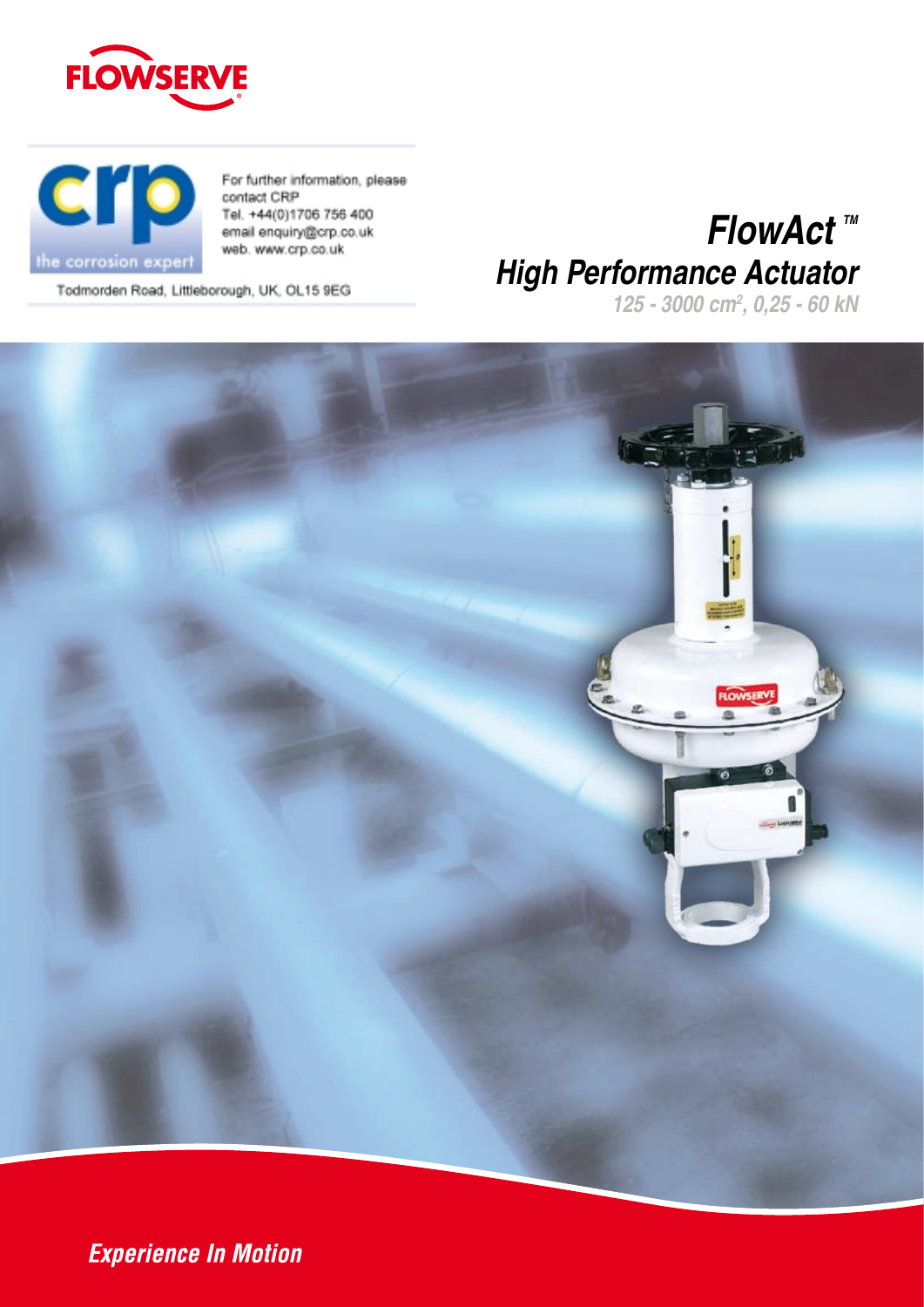

## **Application**

For installation on control valves, direct or reverse action, for controlled or on/off operation.

## **Product features**

- Multi-spring compact design
- Radial spring arrangement permits a low mounting height
- Low volume between diaphragm and case gives fast response times
- Strong operating force by permissible pressure supply of 6 bar / 87 psig
- Permissible ambient temperature - 40 up to 80°C / - 40 up to 176°F
- Stable guided stem
- Fabric-reinforced roll-type diaphragm with minimum area variation due to stem position on loss in operating force for various stroke positions - linearity is retained
- Stem bushing requires no maintenance
- Stable yoke in spheroidal cast-iron
- Central mounting on the control valve
- Yoke and stem coupling with mounting surfaces according to NAMUR (DIN IEC 65 B CO)
- Top resp. lateral mounted hand wheel

## **Operation**

The diaphragm is actuated by the control signal. The actuator stem moves as soon as the diaphragm force exceeds the counterforces of the springs. There are two operational modes depending on the arrangement of the spring package:

- 1. Stem extends by air failure
- 2. Stem retracts by air failure

The control valve can be opened or closed with a rising signal. On air failure, the actuator is set back to the zero position by spring force (fail-safe position).

**Quality assurance system certificated acc. EN ISO 9001 : 2000 including product development.**



Within the series the following combinations of yoke and valve types are possible: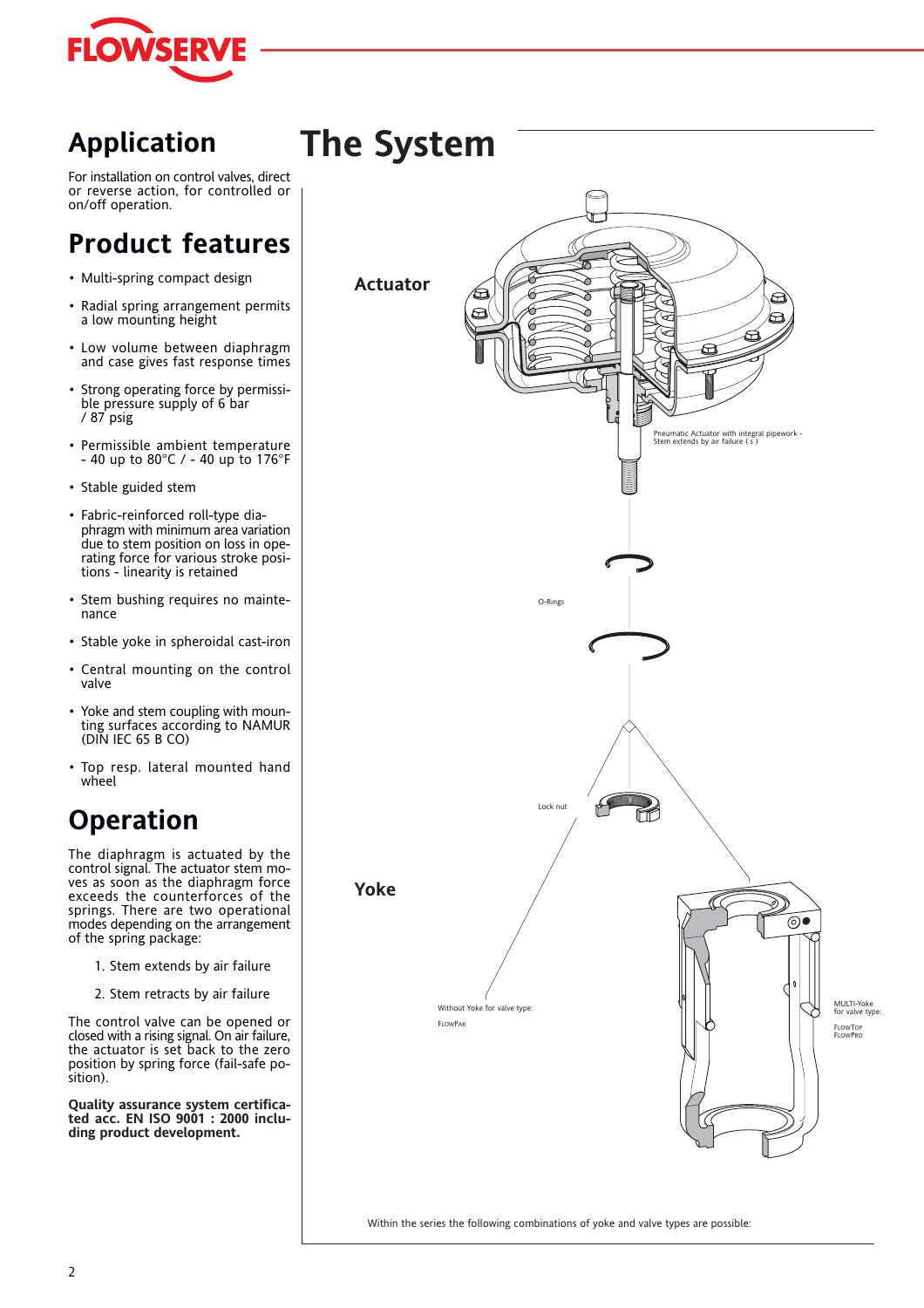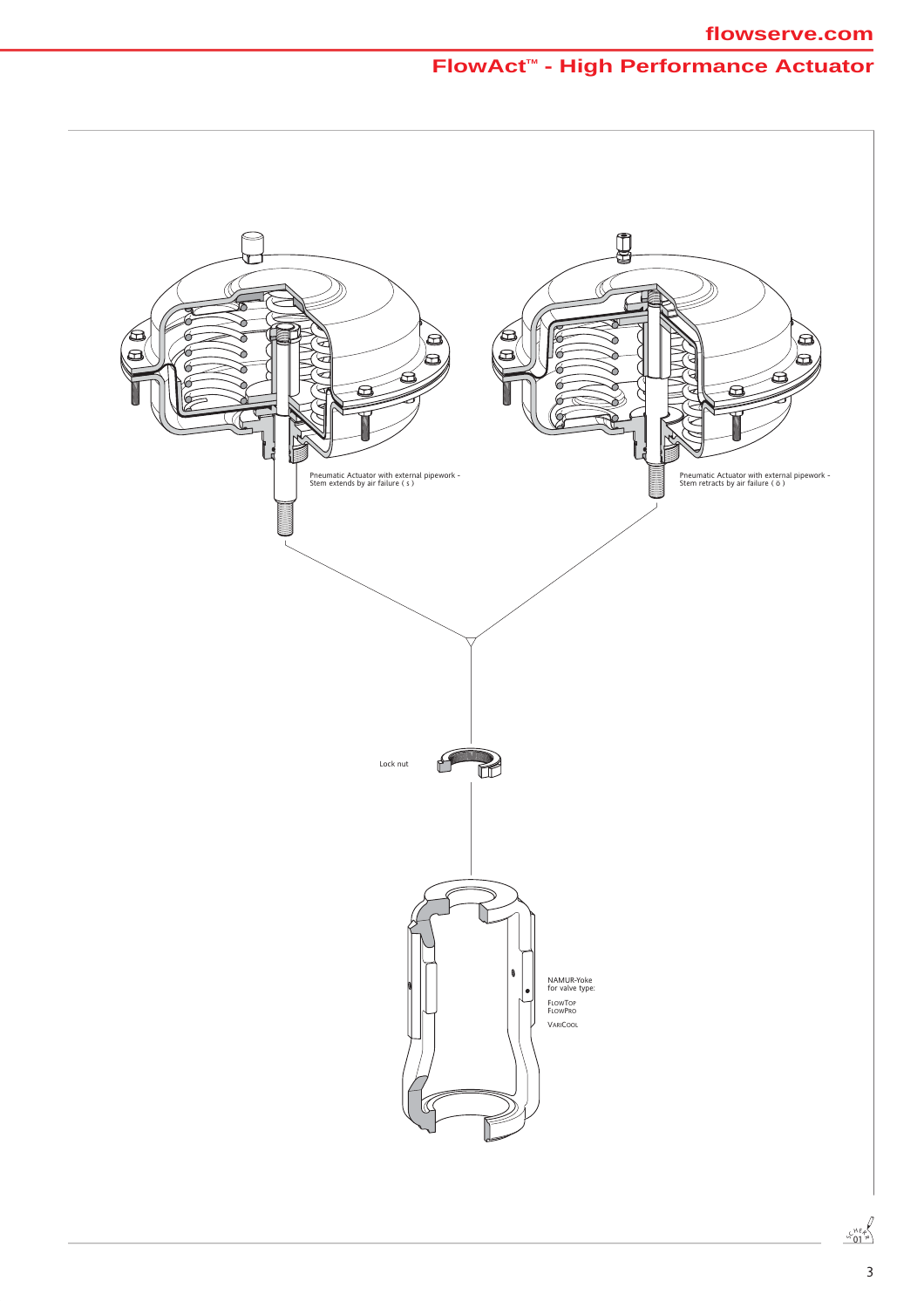

| Actuator<br>Size | Effective<br>Area  | Stroke<br>(mm) | Spring<br>Ranges              |   | Yoke Type<br>(see Page 15) |   |   |
|------------------|--------------------|----------------|-------------------------------|---|----------------------------|---|---|
|                  | (cm <sup>2</sup> ) |                | (bar)                         |   |                            |   |   |
|                  |                    |                | $0,8 - 1,6$                   |   |                            |   |   |
|                  |                    | 10             | $1,4 - 2,4$<br>$2,7 - 4,1$    |   |                            |   |   |
|                  |                    |                | $0.2 - 1.0$                   |   |                            |   |   |
| 127              | 125                |                | $0,5 - 1,9$                   |   |                            |   |   |
|                  |                    | 20             | $1,0 - 2,4$                   | P |                            |   |   |
|                  |                    |                | $1, 5 - 2, 7$                 |   |                            |   |   |
|                  |                    |                | $1,5 - 3,8$<br>$2,0 - 4,8$    |   |                            |   |   |
|                  |                    |                | $0.8 - 1.6$                   |   |                            |   |   |
|                  |                    | 10             | $1,4 - 2,4$                   |   |                            |   |   |
|                  |                    |                | $2,7 - 4,1$                   |   |                            |   |   |
|                  |                    |                | $0,2 - 1,0$                   |   |                            |   |   |
| 252              | 250                |                | $0,5 - 1,9$<br>$1,0 - 2,4$    |   |                            |   |   |
|                  |                    | 20             | $1,5 - 2,7$                   | P | T                          |   |   |
|                  |                    |                | $1,5 - 3,8$                   |   |                            |   |   |
|                  |                    |                | 2,0 - 4,8                     |   |                            |   |   |
|                  |                    |                | $0,2 - 1,0$                   |   |                            |   |   |
|                  |                    |                | $0,5 - 1,9$<br>$1,0 - 2,4$    |   |                            | B |   |
|                  |                    | 20             | $1,5 - 2,7$                   |   |                            |   |   |
|                  |                    |                | $1,5 - 3,8$                   |   |                            |   |   |
| 502              | 500                |                | $2,0 - 4,8$                   |   |                            |   |   |
|                  |                    |                | $0,2 - 1,0$                   |   |                            |   |   |
|                  |                    |                | $0,5 - 1,9$<br>$1,0 - 2,4$    |   |                            |   | D |
|                  |                    | 40             | $1,5 - 2,7$                   | P |                            |   |   |
|                  |                    |                | $1,5 - 3,8$                   |   |                            |   |   |
|                  |                    |                | 2,0 - 4,8                     |   |                            |   |   |
|                  |                    |                | $1,8 - 2,7$                   |   |                            |   |   |
|                  |                    | 20             | $2,3 - 3,4$<br>$3,0 - 4,2$    |   |                            |   |   |
|                  |                    |                | $0,2 - 1,0$                   |   |                            |   |   |
|                  |                    |                | $0,5 - 1,9$                   |   |                            |   |   |
|                  |                    | 40             | $1,0 - 2,4$                   | P | Τ                          |   |   |
| 700              | 700                |                | $1,5 - 2,7$                   |   |                            |   |   |
|                  |                    |                | $1,5 - 3,8$<br>$2,0 - 4,8$    |   |                            |   |   |
|                  |                    |                | $0,2 - 1,0$                   |   |                            | B |   |
|                  |                    |                | $0,5 - 1,9$                   |   |                            |   |   |
|                  |                    | 60             | $1,0 - 2,4$                   |   |                            |   |   |
|                  |                    |                | $1,5 - 3,8$<br>$2,0 - 4,8$    |   |                            |   |   |
|                  |                    |                | $0,8 - 1,6$                   |   |                            |   |   |
|                  |                    | 20             | 1,5 - 2,1                     |   |                            |   |   |
|                  |                    |                | $0,2 - 1,0$                   |   |                            |   |   |
|                  |                    |                | $0,4 - 2,0$                   |   |                            |   | D |
|                  |                    | 40             | $0,75 - 1,4$<br>$1, 5 - 2, 7$ |   |                            | B |   |
|                  |                    |                | $2,0 - 3,5$                   |   |                            |   |   |
|                  |                    |                | $2,6 - 4,2$                   |   |                            |   |   |
|                  |                    |                | $0,2 - 1,0$                   |   |                            |   |   |
| 1502             | 1500               |                | $0,4 - 2,0$<br>$0,75 - 1,4$   |   |                            |   |   |
|                  |                    | 60             | $1,5 - 2,7$                   |   |                            |   |   |
|                  |                    |                | $2,0 - 3,5$                   |   |                            |   |   |
|                  |                    |                | $2,6 - 4,2$                   |   |                            |   |   |
|                  |                    |                | $0,2 - 1,0$<br>$0.4 - 2.0$    |   |                            |   |   |
|                  |                    |                | $0,75 - 1,4$                  |   |                            | В |   |
|                  |                    | 80             | $1,5 - 2,7$                   |   |                            |   |   |
|                  |                    |                | $2,0 - 3,5$                   |   |                            |   |   |
|                  |                    |                | $2,6 - 4,2$                   |   |                            |   | D |
|                  |                    |                | $0,2 - 1,0$<br>$0,4 - 2,0$    |   |                            |   |   |
|                  |                    |                | $0,75 - 1,4$                  |   |                            |   |   |
|                  |                    | 40             | $1,0 - 2,4$                   |   |                            |   |   |
|                  |                    |                | $1,3 - 2,1$                   |   |                            |   |   |
|                  |                    |                | $2,0 - 3,5$                   |   |                            |   |   |
|                  |                    |                | $0,2 - 1,0$<br>$0,4 - 2,0$    |   |                            |   |   |
|                  |                    |                | $0,75 - 1,4$                  |   |                            |   |   |
| 3002             | 3000               | 60             | $1,0 - 2,4$                   |   |                            |   |   |
|                  |                    |                | $1,3 - 2,1$                   |   |                            |   |   |
|                  |                    |                | $2,0 - 3,5$                   |   |                            | B |   |
|                  |                    |                | $0,2 - 1,0$<br>$0,4 - 2,0$    |   |                            |   |   |
|                  |                    |                | $0,75 - 1,4$                  |   |                            |   |   |
|                  |                    | 80             | $1,0 - 2,4$                   |   |                            |   | D |
|                  |                    |                | $1,3 - 2,1$                   |   |                            |   |   |
|                  |                    |                | $2,0 - 3,5$                   |   |                            |   |   |

| Spring                     |   | Yoke Type     |   |   | Stem extends by                        |                  |     |                                      |  |
|----------------------------|---|---------------|---|---|----------------------------------------|------------------|-----|--------------------------------------|--|
| Ranges                     |   | (see Page 15) |   |   | Air failure                            |                  |     |                                      |  |
| (bar)                      |   |               |   |   | nec. Air Supply (bar)   max. Force (N) |                  |     | max. Air Supply (bar) max. Force (N) |  |
| $0,8 - 1,6$                |   |               |   |   | 1,8                                    | 1 000            | 6,0 | 5 500                                |  |
| 1,4 - 2,4                  |   |               |   |   | 2,6                                    | 1750             | 6,0 | 4 500                                |  |
| $2,7 - 4,1$                |   |               |   |   | 4,3                                    | 3 3 7 5          | 6,0 | 2 3 7 5                              |  |
| $0.2 - 1.0$                |   |               |   |   | 1,2                                    | 250              | 6,0 | 6 2 5 0                              |  |
| $0,5 - 1,9$                |   |               |   |   | 2,1                                    | 625              | 6,0 | 5 1 2 5                              |  |
| $1.0 - 2.4$                | P |               |   |   | 2,6                                    | 1 250            | 6,0 | 4 500                                |  |
| $1,5 - 2,7$                |   |               |   |   | 2,9                                    | 1875             | 6,0 | 4 500                                |  |
| 1,5 - 3,8                  |   |               |   |   | 4,0                                    | 1875             | 6,0 | 2750                                 |  |
| $2,0 - 4,8$                |   |               |   |   | 5,0                                    | 2 500            | 6,0 | 1 500                                |  |
| 0,8 - 1,6                  |   |               |   |   | 1,8                                    | 2 000            | 6,0 | 11 000                               |  |
| $1,4 - 2,4$                |   |               |   |   | 2,6                                    | 3 500            | 6,0 | 9 0 0 0                              |  |
| $2,7 - 4,1$                |   |               |   |   | 4,3                                    | 6 7 5 0          | 6,0 | 4750                                 |  |
| $0,2 - 1,0$                |   |               |   |   | 1,2                                    | 500              | 6,0 | 12 500                               |  |
| $0.5 - 1.9$                |   |               |   |   | 2,1                                    | 1 2 5 0          | 6,0 | 10 250                               |  |
| $1,0 - 2,4$                |   |               |   |   | 2,6                                    | 2 500            | 6,0 | 9 0 0 0                              |  |
| $1.5 - 2.7$                | P | T             |   |   | 2,9                                    | 3750             | 6,0 | 8 2 5 0                              |  |
|                            |   |               |   |   |                                        | 3750             |     | 5 5 0 0                              |  |
| $1,5 - 3,8$<br>$2,0 - 4,8$ |   |               |   |   | 4,0                                    |                  | 6,0 |                                      |  |
|                            |   |               |   |   | 5,0                                    | 5 000            | 6,0 | 3 0 0 0                              |  |
| $0,2 - 1,0$                |   |               |   |   | 1,2                                    | 1 000            | 6,0 | 25 000                               |  |
| 0,5 - 1,9                  |   |               | B |   | 2,1                                    | 2 500            | 6,0 | 20 500                               |  |
| $1,0 - 2,4$                |   |               |   |   | 2,6                                    | 5 000            | 6,0 | 18 000                               |  |
| $1,5 - 2,7$                |   |               |   |   | 2,9                                    | 7 500            | 6,0 | 16 500                               |  |
| $1,5 - 3,8$                |   |               |   |   | 4,0                                    | 7 500            | 6,0 | 11 000                               |  |
| $2.0 - 4.8$                |   |               |   |   | 5,0                                    | 10 000           | 6,0 | 6 0 0 0                              |  |
| $0,2 - 1,0$                |   |               |   |   | 1,2                                    | 1 000            | 6,0 | 25 000                               |  |
| $0.5 - 1.9$                |   |               |   | D | 2,1                                    | 2 500            | 6,0 | 20 500                               |  |
| $1,0 - 2,4$                | P |               |   |   | 2,6                                    | 5 000            | 6,0 | 18 000                               |  |
| $1.5 - 2.7$                |   |               |   |   | 2,9                                    | 7 500            | 6,0 | 16 500                               |  |
| $1,5 - 3,8$                |   |               |   |   | 4,0                                    | 7 500            | 6,0 | 11 000                               |  |
| $2,0 - 4,8$                |   |               |   |   | 5,0                                    | 10 000           | 6,0 | 6 0 0 0                              |  |
| $1,8 - 2,7$                |   |               |   |   | 2,9                                    | 12 600           | 6,0 | 23 100                               |  |
| 2,3 - 3,4                  |   |               |   |   | 3,6                                    | 16 100           | 6,0 | 18 200                               |  |
| $3,0 - 4,2$                |   |               |   |   | 4,4                                    | 21 000           | 6,0 | 12 600                               |  |
| 0,2 - 1,0                  |   |               |   |   | 1,2                                    | 1 400            | 6,0 | 35 000                               |  |
| $0,5 - 1,9$                |   |               |   |   | 2,1                                    | 3 500            | 6,0 | 28 700                               |  |
| $1,0 - 2,4$                |   |               |   |   | 2,6                                    | 7 000            | 6,0 | 25 200                               |  |
|                            | P | T             |   |   | 2,9                                    |                  |     |                                      |  |
| $1,5 - 2,7$                |   |               |   |   |                                        | 10 500           | 6,0 | 23 100                               |  |
| $1.5 - 3.8$                |   |               |   |   | 4,0                                    | 10 500           | 6,0 | 15 400                               |  |
| $2.0 - 4.8$                |   |               | B |   | 5,0                                    | 14 000           | 6,0 | 8 4 0 0                              |  |
| 0,2 - 1,0                  |   |               |   |   | 1,2                                    | 1 400            | 6,0 | 35 000                               |  |
| $0,5 - 1,9$                |   |               |   |   | 2,1                                    | 3 500            | 6,0 | 28 700                               |  |
| $1,0 - 2,4$                |   |               |   |   | 2,6                                    | 7 000            | 6,0 | 25 200                               |  |
| $1,5 - 3,8$                |   |               |   |   | 4,0                                    | 10 500           | 6,0 | 15 400                               |  |
| 2,0 - 4,8                  |   |               |   |   | 5,0                                    | 14 000           | 6,0 | 8 4 0 0                              |  |
| $0.8 - 1.6$                |   |               |   |   | 1,8                                    | 12 000           | 5,6 | 60 000                               |  |
| 1,5 - 2,1                  |   |               |   |   | 2,3                                    | 22 500           | 6,0 | 58 500                               |  |
| $0,2 - 1,0$                |   |               |   |   | 1,2                                    | 3 000            | 5,0 | 60 000                               |  |
| $0.4 - 2.0$                |   |               |   |   | 2,2                                    | 6 0 0 0          | 6,0 | 60 000                               |  |
| $0.75 - 1.4$               |   |               | B | D | 1,6                                    | 11 250           | 5,4 | 60 000                               |  |
| $1,5 - 2,7$                |   |               |   |   | 2,9                                    | 22 500           | 6,0 | 49 500                               |  |
| $2,0 - 3,5$                |   |               |   |   | 3,7                                    | 30 000           | 6,0 | 37 500                               |  |
| 2,6 - 4,2                  |   |               |   |   | 4,4                                    | 39 000           | 6,0 | 27 000                               |  |
| 0,2 - 1,0                  |   |               |   |   | 1,2                                    | 3 000            |     | 5,0<br>60 000                        |  |
| $0.4 - 2.0$                |   |               |   |   | 2,2                                    | 6 0 0 0          | 6,0 | 60 000                               |  |
| $,75 - 1,4$                |   |               |   |   | 1,6                                    | 11 250           | 5,4 | 60 000                               |  |
| $1.5 - 2.7$                |   |               |   |   | 2,9                                    | 22 500           | 6,0 | 49 500                               |  |
| $2,0 - 3,5$                |   |               |   |   | 3,7                                    | 30 000           |     | 6,0<br>37 500                        |  |
| $2,6 - 4,2$                |   |               |   |   | 4,4                                    | 39 000           | 6,0 | 27 000                               |  |
| $0,2 - 1,0$                |   |               |   |   |                                        | 3 000            |     |                                      |  |
|                            |   |               |   |   | 1,2                                    |                  | 5,0 | 60 000                               |  |
| $0.4 - 2.0$                |   |               | B |   | 2,2                                    | 6 0 0 0          | 6,0 | 60 000                               |  |
| $0,75 - 1,4$               |   |               |   |   | 1,6                                    | 11 250           | 5,4 | 60 000                               |  |
| $1.5 - 2.7$                |   |               |   |   | 2,9                                    | 22 500           | 6,0 | 49 500                               |  |
| $2,0 - 3,5$                |   |               |   |   | 3,7                                    | 30 000           | 6,0 | 37 500                               |  |
| $2,6 - 4,2$                |   |               |   | D | 4,4                                    | 39 000           | 6,0 | 27 000                               |  |
| 0,2 - 1,0                  |   |               |   |   | 1,2                                    | 6 0 0 0          | 3,0 | 60 000                               |  |
| $0.4 - 2.0$                |   |               |   |   | 2,2                                    | 12 000           | 4,0 | 60 000                               |  |
| $0,75 - 1,4$               |   |               |   |   | 1,6                                    | 22 500           |     | 3,4<br>60 000                        |  |
| 1,0 - 2,4                  |   |               |   |   | 2,6                                    | 30 000           | 4,4 | 60 000                               |  |
| $1,3 - 2,1$                |   |               |   |   | 2,3                                    | 39 000           | 4,1 | 60 000                               |  |
| 2,0 - 3,5                  |   |               |   |   | 3,7                                    | 60 000           | 5,5 | 60 000                               |  |
| $0,2 - 1,0$                |   |               |   |   | 1,2                                    | 6 0 0 0          | 3,0 | 60 000                               |  |
| $0,4 - 2,0$                |   |               |   |   | 2,2                                    | 12 000           | 4,0 | 60 000                               |  |
| $0,75 - 1,4$               |   |               |   |   | 1,6                                    | 22 500           |     | 3,4<br>60 000                        |  |
|                            |   |               |   |   |                                        |                  |     |                                      |  |
| 1,0 - 2,4                  |   |               |   |   | 2,6                                    | 30 000<br>39 000 | 4,4 | 60 000                               |  |
| $1,3 - 2,1$                |   |               |   |   | 2,3                                    |                  | 4,1 | 60 000                               |  |
| 2,0 - 3,5                  |   |               | B |   | 3,7                                    | 60 000           | 5,5 | 60 000                               |  |
| $0,2 - 1,0$                |   |               |   |   | 1,2                                    | 6 0 0 0          | 3,0 | 60 000                               |  |
| $0.4 - 2.0$                |   |               |   |   | 2,2                                    | 12 000           | 4,0 | 60 000                               |  |
| $,75 - 1,4$                |   |               |   | D | 1,6                                    | 22 500           |     | 3,4<br>60 000                        |  |
| 1,0 - 2,4                  |   |               |   |   | 2,6                                    | 30 000           | 4,4 | 60 000                               |  |
| $1,3 - 2,1$                |   |               |   |   | 2,3                                    | 39 000           | 4,1 | 60 000                               |  |
| 2,0 - 3,5                  |   |               |   |   | 3,7                                    | 60 000           | 5,5 | 60 000                               |  |

| nax. Air Supply (bar) max. Force (N)<br>1,6<br>1,8<br>250<br>5 500<br>6,0<br>4 500<br>6,0<br>6,0<br>2 3 7 5<br>6,0<br>6 2 5 0<br>750<br>1 000<br>5 1 2 5<br>6,0<br>4 500<br>6,0<br>4 500<br>6,0<br>2 7 5 0<br>6,0<br>1 500<br>6,0<br>11 000<br>500<br>6,0<br>9 0 0 0<br>6,0<br>6,0<br>4750<br>6,0<br>12 500<br>2 000<br>1 500<br>10 250<br>6,0<br>9 0 0 0<br>6,0<br>6,0<br>8 2 5 0<br>5 500<br>6,0<br>3 0 0 0<br>6,0<br>25 000<br>6,0<br>4 0 0 0<br>3 000<br>6,0<br>20 500<br>6,0<br>18 000<br>6,0<br>16 500<br>6,0<br>11 000<br>6,0<br>6 0 0 0<br>25 000<br>6,0<br>3 000<br>4 0 0 0<br>6,0<br>20 500<br>18 000<br>6,0<br>6,0<br>16 500<br>6,0<br>11 000<br>6,0<br>6 0 0 0<br>23 100<br>6,0<br>6,0<br>18 200<br>6,0<br>12 600<br>5 600<br>6,0<br>35 000<br>4 200<br>28 700<br>6,0<br>6,0<br>25 200<br>6,0<br>23 100<br>6,0<br>15 400<br>6,0<br>8 4 0 0<br>6,0<br>35 000<br>5 600<br>4 200<br>28 700<br>6,0<br>6,0<br>25 200<br>15 400<br>6,0<br>8 4 0 0<br>6,0<br>5,6<br>60 000<br>3 000<br>6,0<br>58 500<br>9000<br>12 000<br>5,0<br>60 000<br>60 000<br>6,0<br>60 000<br>3 000<br>6 0 0 0<br>5,4<br>6,0<br>49 500<br>37 500<br>6,0<br>6,0<br>27 000<br>9 0 0 0<br>12 000<br>5,0<br>60 000<br>6,0<br>60 000<br>5,4<br>60 000<br>3 000<br>6 000<br>6,0<br>49 500<br>37 500<br>6,0<br>27 000<br>6,0<br>60 000<br>9 0 0 0<br>12 000<br>5,0<br>6,0<br>60 000<br>5,4<br>60 000<br>3 000<br>6 000<br>6,0<br>49 500<br>6,0<br>37 500<br>6,0<br>27 000<br>18 000<br>24 000<br>3,0<br>60 000<br>4,0<br>60 000<br>60 000<br>3,4<br>6 000<br>12 000<br>4,4<br>60 000<br>4,1<br>60 000<br>5,5<br>60 000<br>60 000<br>18 000<br>24 000<br>3,0<br>4,0<br>60 000<br>3,4<br>60 000<br>6 0 0 0<br>12 000<br>4,4<br>60 000 |  |  |
|-----------------------------------------------------------------------------------------------------------------------------------------------------------------------------------------------------------------------------------------------------------------------------------------------------------------------------------------------------------------------------------------------------------------------------------------------------------------------------------------------------------------------------------------------------------------------------------------------------------------------------------------------------------------------------------------------------------------------------------------------------------------------------------------------------------------------------------------------------------------------------------------------------------------------------------------------------------------------------------------------------------------------------------------------------------------------------------------------------------------------------------------------------------------------------------------------------------------------------------------------------------------------------------------------------------------------------------------------------------------------------------------------------------------------------------------------------------------------------------------------------------------------------------------------------------------------------------------------------------------------------------------------------------------------------------------------------------|--|--|
|                                                                                                                                                                                                                                                                                                                                                                                                                                                                                                                                                                                                                                                                                                                                                                                                                                                                                                                                                                                                                                                                                                                                                                                                                                                                                                                                                                                                                                                                                                                                                                                                                                                                                                           |  |  |
|                                                                                                                                                                                                                                                                                                                                                                                                                                                                                                                                                                                                                                                                                                                                                                                                                                                                                                                                                                                                                                                                                                                                                                                                                                                                                                                                                                                                                                                                                                                                                                                                                                                                                                           |  |  |
|                                                                                                                                                                                                                                                                                                                                                                                                                                                                                                                                                                                                                                                                                                                                                                                                                                                                                                                                                                                                                                                                                                                                                                                                                                                                                                                                                                                                                                                                                                                                                                                                                                                                                                           |  |  |
|                                                                                                                                                                                                                                                                                                                                                                                                                                                                                                                                                                                                                                                                                                                                                                                                                                                                                                                                                                                                                                                                                                                                                                                                                                                                                                                                                                                                                                                                                                                                                                                                                                                                                                           |  |  |
|                                                                                                                                                                                                                                                                                                                                                                                                                                                                                                                                                                                                                                                                                                                                                                                                                                                                                                                                                                                                                                                                                                                                                                                                                                                                                                                                                                                                                                                                                                                                                                                                                                                                                                           |  |  |
|                                                                                                                                                                                                                                                                                                                                                                                                                                                                                                                                                                                                                                                                                                                                                                                                                                                                                                                                                                                                                                                                                                                                                                                                                                                                                                                                                                                                                                                                                                                                                                                                                                                                                                           |  |  |
|                                                                                                                                                                                                                                                                                                                                                                                                                                                                                                                                                                                                                                                                                                                                                                                                                                                                                                                                                                                                                                                                                                                                                                                                                                                                                                                                                                                                                                                                                                                                                                                                                                                                                                           |  |  |
|                                                                                                                                                                                                                                                                                                                                                                                                                                                                                                                                                                                                                                                                                                                                                                                                                                                                                                                                                                                                                                                                                                                                                                                                                                                                                                                                                                                                                                                                                                                                                                                                                                                                                                           |  |  |
|                                                                                                                                                                                                                                                                                                                                                                                                                                                                                                                                                                                                                                                                                                                                                                                                                                                                                                                                                                                                                                                                                                                                                                                                                                                                                                                                                                                                                                                                                                                                                                                                                                                                                                           |  |  |
|                                                                                                                                                                                                                                                                                                                                                                                                                                                                                                                                                                                                                                                                                                                                                                                                                                                                                                                                                                                                                                                                                                                                                                                                                                                                                                                                                                                                                                                                                                                                                                                                                                                                                                           |  |  |
|                                                                                                                                                                                                                                                                                                                                                                                                                                                                                                                                                                                                                                                                                                                                                                                                                                                                                                                                                                                                                                                                                                                                                                                                                                                                                                                                                                                                                                                                                                                                                                                                                                                                                                           |  |  |
|                                                                                                                                                                                                                                                                                                                                                                                                                                                                                                                                                                                                                                                                                                                                                                                                                                                                                                                                                                                                                                                                                                                                                                                                                                                                                                                                                                                                                                                                                                                                                                                                                                                                                                           |  |  |
|                                                                                                                                                                                                                                                                                                                                                                                                                                                                                                                                                                                                                                                                                                                                                                                                                                                                                                                                                                                                                                                                                                                                                                                                                                                                                                                                                                                                                                                                                                                                                                                                                                                                                                           |  |  |
|                                                                                                                                                                                                                                                                                                                                                                                                                                                                                                                                                                                                                                                                                                                                                                                                                                                                                                                                                                                                                                                                                                                                                                                                                                                                                                                                                                                                                                                                                                                                                                                                                                                                                                           |  |  |
|                                                                                                                                                                                                                                                                                                                                                                                                                                                                                                                                                                                                                                                                                                                                                                                                                                                                                                                                                                                                                                                                                                                                                                                                                                                                                                                                                                                                                                                                                                                                                                                                                                                                                                           |  |  |
|                                                                                                                                                                                                                                                                                                                                                                                                                                                                                                                                                                                                                                                                                                                                                                                                                                                                                                                                                                                                                                                                                                                                                                                                                                                                                                                                                                                                                                                                                                                                                                                                                                                                                                           |  |  |
|                                                                                                                                                                                                                                                                                                                                                                                                                                                                                                                                                                                                                                                                                                                                                                                                                                                                                                                                                                                                                                                                                                                                                                                                                                                                                                                                                                                                                                                                                                                                                                                                                                                                                                           |  |  |
|                                                                                                                                                                                                                                                                                                                                                                                                                                                                                                                                                                                                                                                                                                                                                                                                                                                                                                                                                                                                                                                                                                                                                                                                                                                                                                                                                                                                                                                                                                                                                                                                                                                                                                           |  |  |
|                                                                                                                                                                                                                                                                                                                                                                                                                                                                                                                                                                                                                                                                                                                                                                                                                                                                                                                                                                                                                                                                                                                                                                                                                                                                                                                                                                                                                                                                                                                                                                                                                                                                                                           |  |  |
|                                                                                                                                                                                                                                                                                                                                                                                                                                                                                                                                                                                                                                                                                                                                                                                                                                                                                                                                                                                                                                                                                                                                                                                                                                                                                                                                                                                                                                                                                                                                                                                                                                                                                                           |  |  |
|                                                                                                                                                                                                                                                                                                                                                                                                                                                                                                                                                                                                                                                                                                                                                                                                                                                                                                                                                                                                                                                                                                                                                                                                                                                                                                                                                                                                                                                                                                                                                                                                                                                                                                           |  |  |
|                                                                                                                                                                                                                                                                                                                                                                                                                                                                                                                                                                                                                                                                                                                                                                                                                                                                                                                                                                                                                                                                                                                                                                                                                                                                                                                                                                                                                                                                                                                                                                                                                                                                                                           |  |  |
|                                                                                                                                                                                                                                                                                                                                                                                                                                                                                                                                                                                                                                                                                                                                                                                                                                                                                                                                                                                                                                                                                                                                                                                                                                                                                                                                                                                                                                                                                                                                                                                                                                                                                                           |  |  |
|                                                                                                                                                                                                                                                                                                                                                                                                                                                                                                                                                                                                                                                                                                                                                                                                                                                                                                                                                                                                                                                                                                                                                                                                                                                                                                                                                                                                                                                                                                                                                                                                                                                                                                           |  |  |
|                                                                                                                                                                                                                                                                                                                                                                                                                                                                                                                                                                                                                                                                                                                                                                                                                                                                                                                                                                                                                                                                                                                                                                                                                                                                                                                                                                                                                                                                                                                                                                                                                                                                                                           |  |  |
|                                                                                                                                                                                                                                                                                                                                                                                                                                                                                                                                                                                                                                                                                                                                                                                                                                                                                                                                                                                                                                                                                                                                                                                                                                                                                                                                                                                                                                                                                                                                                                                                                                                                                                           |  |  |
|                                                                                                                                                                                                                                                                                                                                                                                                                                                                                                                                                                                                                                                                                                                                                                                                                                                                                                                                                                                                                                                                                                                                                                                                                                                                                                                                                                                                                                                                                                                                                                                                                                                                                                           |  |  |
|                                                                                                                                                                                                                                                                                                                                                                                                                                                                                                                                                                                                                                                                                                                                                                                                                                                                                                                                                                                                                                                                                                                                                                                                                                                                                                                                                                                                                                                                                                                                                                                                                                                                                                           |  |  |
|                                                                                                                                                                                                                                                                                                                                                                                                                                                                                                                                                                                                                                                                                                                                                                                                                                                                                                                                                                                                                                                                                                                                                                                                                                                                                                                                                                                                                                                                                                                                                                                                                                                                                                           |  |  |
|                                                                                                                                                                                                                                                                                                                                                                                                                                                                                                                                                                                                                                                                                                                                                                                                                                                                                                                                                                                                                                                                                                                                                                                                                                                                                                                                                                                                                                                                                                                                                                                                                                                                                                           |  |  |
|                                                                                                                                                                                                                                                                                                                                                                                                                                                                                                                                                                                                                                                                                                                                                                                                                                                                                                                                                                                                                                                                                                                                                                                                                                                                                                                                                                                                                                                                                                                                                                                                                                                                                                           |  |  |
|                                                                                                                                                                                                                                                                                                                                                                                                                                                                                                                                                                                                                                                                                                                                                                                                                                                                                                                                                                                                                                                                                                                                                                                                                                                                                                                                                                                                                                                                                                                                                                                                                                                                                                           |  |  |
|                                                                                                                                                                                                                                                                                                                                                                                                                                                                                                                                                                                                                                                                                                                                                                                                                                                                                                                                                                                                                                                                                                                                                                                                                                                                                                                                                                                                                                                                                                                                                                                                                                                                                                           |  |  |
|                                                                                                                                                                                                                                                                                                                                                                                                                                                                                                                                                                                                                                                                                                                                                                                                                                                                                                                                                                                                                                                                                                                                                                                                                                                                                                                                                                                                                                                                                                                                                                                                                                                                                                           |  |  |
|                                                                                                                                                                                                                                                                                                                                                                                                                                                                                                                                                                                                                                                                                                                                                                                                                                                                                                                                                                                                                                                                                                                                                                                                                                                                                                                                                                                                                                                                                                                                                                                                                                                                                                           |  |  |
|                                                                                                                                                                                                                                                                                                                                                                                                                                                                                                                                                                                                                                                                                                                                                                                                                                                                                                                                                                                                                                                                                                                                                                                                                                                                                                                                                                                                                                                                                                                                                                                                                                                                                                           |  |  |
|                                                                                                                                                                                                                                                                                                                                                                                                                                                                                                                                                                                                                                                                                                                                                                                                                                                                                                                                                                                                                                                                                                                                                                                                                                                                                                                                                                                                                                                                                                                                                                                                                                                                                                           |  |  |
|                                                                                                                                                                                                                                                                                                                                                                                                                                                                                                                                                                                                                                                                                                                                                                                                                                                                                                                                                                                                                                                                                                                                                                                                                                                                                                                                                                                                                                                                                                                                                                                                                                                                                                           |  |  |
|                                                                                                                                                                                                                                                                                                                                                                                                                                                                                                                                                                                                                                                                                                                                                                                                                                                                                                                                                                                                                                                                                                                                                                                                                                                                                                                                                                                                                                                                                                                                                                                                                                                                                                           |  |  |
|                                                                                                                                                                                                                                                                                                                                                                                                                                                                                                                                                                                                                                                                                                                                                                                                                                                                                                                                                                                                                                                                                                                                                                                                                                                                                                                                                                                                                                                                                                                                                                                                                                                                                                           |  |  |
|                                                                                                                                                                                                                                                                                                                                                                                                                                                                                                                                                                                                                                                                                                                                                                                                                                                                                                                                                                                                                                                                                                                                                                                                                                                                                                                                                                                                                                                                                                                                                                                                                                                                                                           |  |  |
|                                                                                                                                                                                                                                                                                                                                                                                                                                                                                                                                                                                                                                                                                                                                                                                                                                                                                                                                                                                                                                                                                                                                                                                                                                                                                                                                                                                                                                                                                                                                                                                                                                                                                                           |  |  |
|                                                                                                                                                                                                                                                                                                                                                                                                                                                                                                                                                                                                                                                                                                                                                                                                                                                                                                                                                                                                                                                                                                                                                                                                                                                                                                                                                                                                                                                                                                                                                                                                                                                                                                           |  |  |
|                                                                                                                                                                                                                                                                                                                                                                                                                                                                                                                                                                                                                                                                                                                                                                                                                                                                                                                                                                                                                                                                                                                                                                                                                                                                                                                                                                                                                                                                                                                                                                                                                                                                                                           |  |  |
|                                                                                                                                                                                                                                                                                                                                                                                                                                                                                                                                                                                                                                                                                                                                                                                                                                                                                                                                                                                                                                                                                                                                                                                                                                                                                                                                                                                                                                                                                                                                                                                                                                                                                                           |  |  |
|                                                                                                                                                                                                                                                                                                                                                                                                                                                                                                                                                                                                                                                                                                                                                                                                                                                                                                                                                                                                                                                                                                                                                                                                                                                                                                                                                                                                                                                                                                                                                                                                                                                                                                           |  |  |
|                                                                                                                                                                                                                                                                                                                                                                                                                                                                                                                                                                                                                                                                                                                                                                                                                                                                                                                                                                                                                                                                                                                                                                                                                                                                                                                                                                                                                                                                                                                                                                                                                                                                                                           |  |  |
|                                                                                                                                                                                                                                                                                                                                                                                                                                                                                                                                                                                                                                                                                                                                                                                                                                                                                                                                                                                                                                                                                                                                                                                                                                                                                                                                                                                                                                                                                                                                                                                                                                                                                                           |  |  |
|                                                                                                                                                                                                                                                                                                                                                                                                                                                                                                                                                                                                                                                                                                                                                                                                                                                                                                                                                                                                                                                                                                                                                                                                                                                                                                                                                                                                                                                                                                                                                                                                                                                                                                           |  |  |
|                                                                                                                                                                                                                                                                                                                                                                                                                                                                                                                                                                                                                                                                                                                                                                                                                                                                                                                                                                                                                                                                                                                                                                                                                                                                                                                                                                                                                                                                                                                                                                                                                                                                                                           |  |  |
|                                                                                                                                                                                                                                                                                                                                                                                                                                                                                                                                                                                                                                                                                                                                                                                                                                                                                                                                                                                                                                                                                                                                                                                                                                                                                                                                                                                                                                                                                                                                                                                                                                                                                                           |  |  |
|                                                                                                                                                                                                                                                                                                                                                                                                                                                                                                                                                                                                                                                                                                                                                                                                                                                                                                                                                                                                                                                                                                                                                                                                                                                                                                                                                                                                                                                                                                                                                                                                                                                                                                           |  |  |
|                                                                                                                                                                                                                                                                                                                                                                                                                                                                                                                                                                                                                                                                                                                                                                                                                                                                                                                                                                                                                                                                                                                                                                                                                                                                                                                                                                                                                                                                                                                                                                                                                                                                                                           |  |  |
|                                                                                                                                                                                                                                                                                                                                                                                                                                                                                                                                                                                                                                                                                                                                                                                                                                                                                                                                                                                                                                                                                                                                                                                                                                                                                                                                                                                                                                                                                                                                                                                                                                                                                                           |  |  |
|                                                                                                                                                                                                                                                                                                                                                                                                                                                                                                                                                                                                                                                                                                                                                                                                                                                                                                                                                                                                                                                                                                                                                                                                                                                                                                                                                                                                                                                                                                                                                                                                                                                                                                           |  |  |
|                                                                                                                                                                                                                                                                                                                                                                                                                                                                                                                                                                                                                                                                                                                                                                                                                                                                                                                                                                                                                                                                                                                                                                                                                                                                                                                                                                                                                                                                                                                                                                                                                                                                                                           |  |  |
|                                                                                                                                                                                                                                                                                                                                                                                                                                                                                                                                                                                                                                                                                                                                                                                                                                                                                                                                                                                                                                                                                                                                                                                                                                                                                                                                                                                                                                                                                                                                                                                                                                                                                                           |  |  |
|                                                                                                                                                                                                                                                                                                                                                                                                                                                                                                                                                                                                                                                                                                                                                                                                                                                                                                                                                                                                                                                                                                                                                                                                                                                                                                                                                                                                                                                                                                                                                                                                                                                                                                           |  |  |
|                                                                                                                                                                                                                                                                                                                                                                                                                                                                                                                                                                                                                                                                                                                                                                                                                                                                                                                                                                                                                                                                                                                                                                                                                                                                                                                                                                                                                                                                                                                                                                                                                                                                                                           |  |  |
|                                                                                                                                                                                                                                                                                                                                                                                                                                                                                                                                                                                                                                                                                                                                                                                                                                                                                                                                                                                                                                                                                                                                                                                                                                                                                                                                                                                                                                                                                                                                                                                                                                                                                                           |  |  |
|                                                                                                                                                                                                                                                                                                                                                                                                                                                                                                                                                                                                                                                                                                                                                                                                                                                                                                                                                                                                                                                                                                                                                                                                                                                                                                                                                                                                                                                                                                                                                                                                                                                                                                           |  |  |
|                                                                                                                                                                                                                                                                                                                                                                                                                                                                                                                                                                                                                                                                                                                                                                                                                                                                                                                                                                                                                                                                                                                                                                                                                                                                                                                                                                                                                                                                                                                                                                                                                                                                                                           |  |  |
|                                                                                                                                                                                                                                                                                                                                                                                                                                                                                                                                                                                                                                                                                                                                                                                                                                                                                                                                                                                                                                                                                                                                                                                                                                                                                                                                                                                                                                                                                                                                                                                                                                                                                                           |  |  |
|                                                                                                                                                                                                                                                                                                                                                                                                                                                                                                                                                                                                                                                                                                                                                                                                                                                                                                                                                                                                                                                                                                                                                                                                                                                                                                                                                                                                                                                                                                                                                                                                                                                                                                           |  |  |
|                                                                                                                                                                                                                                                                                                                                                                                                                                                                                                                                                                                                                                                                                                                                                                                                                                                                                                                                                                                                                                                                                                                                                                                                                                                                                                                                                                                                                                                                                                                                                                                                                                                                                                           |  |  |
|                                                                                                                                                                                                                                                                                                                                                                                                                                                                                                                                                                                                                                                                                                                                                                                                                                                                                                                                                                                                                                                                                                                                                                                                                                                                                                                                                                                                                                                                                                                                                                                                                                                                                                           |  |  |
|                                                                                                                                                                                                                                                                                                                                                                                                                                                                                                                                                                                                                                                                                                                                                                                                                                                                                                                                                                                                                                                                                                                                                                                                                                                                                                                                                                                                                                                                                                                                                                                                                                                                                                           |  |  |
|                                                                                                                                                                                                                                                                                                                                                                                                                                                                                                                                                                                                                                                                                                                                                                                                                                                                                                                                                                                                                                                                                                                                                                                                                                                                                                                                                                                                                                                                                                                                                                                                                                                                                                           |  |  |
|                                                                                                                                                                                                                                                                                                                                                                                                                                                                                                                                                                                                                                                                                                                                                                                                                                                                                                                                                                                                                                                                                                                                                                                                                                                                                                                                                                                                                                                                                                                                                                                                                                                                                                           |  |  |
| 4,1<br>60 000<br>60 000                                                                                                                                                                                                                                                                                                                                                                                                                                                                                                                                                                                                                                                                                                                                                                                                                                                                                                                                                                                                                                                                                                                                                                                                                                                                                                                                                                                                                                                                                                                                                                                                                                                                                   |  |  |
| 5,5<br>18 000<br>24 000<br>60 000<br>3,0                                                                                                                                                                                                                                                                                                                                                                                                                                                                                                                                                                                                                                                                                                                                                                                                                                                                                                                                                                                                                                                                                                                                                                                                                                                                                                                                                                                                                                                                                                                                                                                                                                                                  |  |  |
| 60 000<br>4,0                                                                                                                                                                                                                                                                                                                                                                                                                                                                                                                                                                                                                                                                                                                                                                                                                                                                                                                                                                                                                                                                                                                                                                                                                                                                                                                                                                                                                                                                                                                                                                                                                                                                                             |  |  |
| 3,4<br>60 000<br>6 000<br>12 000                                                                                                                                                                                                                                                                                                                                                                                                                                                                                                                                                                                                                                                                                                                                                                                                                                                                                                                                                                                                                                                                                                                                                                                                                                                                                                                                                                                                                                                                                                                                                                                                                                                                          |  |  |
| 4,4<br>60 000                                                                                                                                                                                                                                                                                                                                                                                                                                                                                                                                                                                                                                                                                                                                                                                                                                                                                                                                                                                                                                                                                                                                                                                                                                                                                                                                                                                                                                                                                                                                                                                                                                                                                             |  |  |
| 60 000<br>4,1                                                                                                                                                                                                                                                                                                                                                                                                                                                                                                                                                                                                                                                                                                                                                                                                                                                                                                                                                                                                                                                                                                                                                                                                                                                                                                                                                                                                                                                                                                                                                                                                                                                                                             |  |  |
| 60 000<br>5,5                                                                                                                                                                                                                                                                                                                                                                                                                                                                                                                                                                                                                                                                                                                                                                                                                                                                                                                                                                                                                                                                                                                                                                                                                                                                                                                                                                                                                                                                                                                                                                                                                                                                                             |  |  |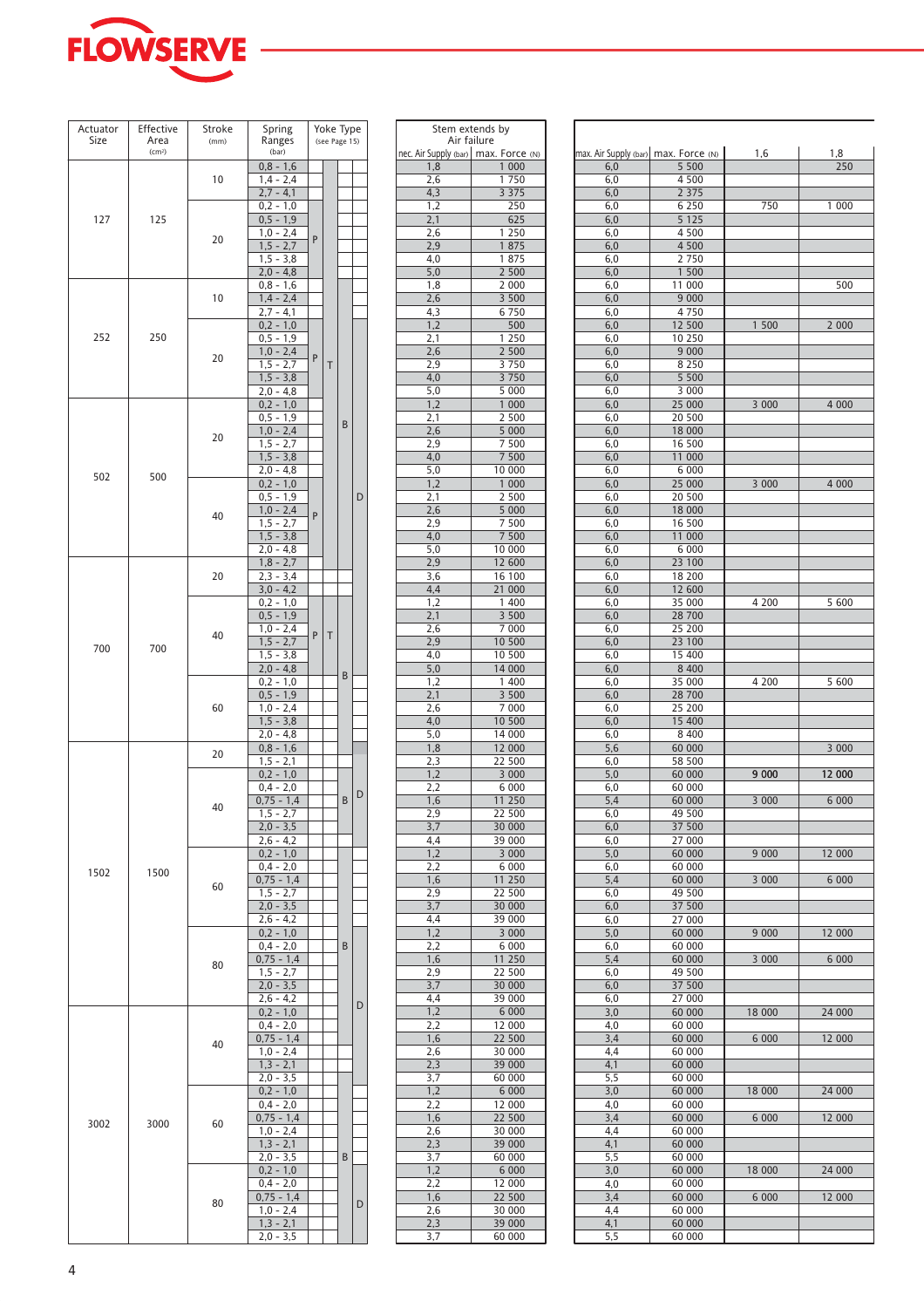| 2,0          | Stem retracts by Air failure<br>2,2 | 2,5               | Actual Air Supply (bar) / Produced Force (N)<br>2,8 | 3,2              | 3,6               | 4,0              | 4,5              | 5,0              |                         | <b>Boetlerian bioth eighere foodlaigers</b><br>foruThiceDWaiwegewestildy-<br>enfeZuAurft(beer)   max. Sterlde. (N) |
|--------------|-------------------------------------|-------------------|-----------------------------------------------------|------------------|-------------------|------------------|------------------|------------------|-------------------------|--------------------------------------------------------------------------------------------------------------------|
| 500          | 750                                 | 1 1 2 5           | 1 500                                               | 2 0 0 0          | 2 500             | 3 000            | 3 6 2 5          | 4 2 5 0          |                         |                                                                                                                    |
|              |                                     |                   |                                                     |                  |                   |                  |                  |                  |                         |                                                                                                                    |
| 1 2 5 0      | 1 500                               | 1 875             | 2 2 5 0                                             | 2 7 5 0          | 3 2 5 0           | 3 7 5 0          | 4 3 7 5          | 5 0 0 0          |                         |                                                                                                                    |
|              | 375                                 | 750               | 1 1 2 5                                             | 1625             | 2 1 2 5           | 2625             | 3250             | 3 8 7 5          | 2,4                     | 625                                                                                                                |
|              |                                     |                   |                                                     |                  |                   |                  |                  |                  | 3,4<br>4,2              | 1 2 5 0<br>1 875                                                                                                   |
|              |                                     |                   |                                                     |                  |                   |                  |                  |                  | 5,3                     | 1 8 7 5                                                                                                            |
|              |                                     |                   |                                                     |                  |                   |                  |                  |                  |                         |                                                                                                                    |
| 1 000        | 1 500                               | 2 2 5 0           | 3 0 0 0                                             | 4 0 0 0          | 5 000             | 6 000            | 7 2 5 0          | 8 500            |                         |                                                                                                                    |
|              |                                     |                   |                                                     |                  |                   |                  |                  |                  |                         |                                                                                                                    |
| 2 500        | 3 000                               | 3 7 5 0           | 4 500                                               | 5 5 0 0          | 6 500             | 7 500            | 8750             | 10 000           |                         |                                                                                                                    |
| 250          | 750                                 | 1 500             | 2 2 5 0                                             | 3 2 5 0          | 4 2 5 0           | 5 2 5 0          | 6 500            | 7750             | 2,4<br>3,4              | 1 2 5 0<br>2 5 0 0                                                                                                 |
|              |                                     |                   |                                                     |                  |                   |                  |                  |                  | 4,2                     | 3 7 5 0                                                                                                            |
|              |                                     |                   |                                                     |                  |                   |                  |                  |                  | 5,3                     | 3 7 5 0                                                                                                            |
|              |                                     |                   |                                                     |                  |                   |                  |                  |                  |                         |                                                                                                                    |
| 5 000<br>500 | 6 0 0 0<br>1 500                    | 7 500<br>3 0 0 0  | 9 0 0 0<br>4 500                                    | 11 000<br>6 500  | 13 000<br>8 5 0 0 | 15 000<br>10 500 | 17 500<br>13 000 | 20 000<br>15 500 | 2,4                     | 2 500                                                                                                              |
|              |                                     |                   |                                                     |                  |                   |                  |                  |                  | 3,4                     | 5000                                                                                                               |
|              |                                     |                   |                                                     |                  |                   |                  |                  |                  | 4,2                     | 7 500                                                                                                              |
|              |                                     |                   |                                                     |                  |                   |                  |                  |                  | 5,3                     | 7 500                                                                                                              |
| 5 000        | 6 0 0 0                             | 7 500             | 9 0 0 0                                             | 11 000           | 13 000            | 15 000           | 17 500           | 20 000           |                         |                                                                                                                    |
| 500          | 1 500                               | 3 000             | 4 500                                               | 6 500            | 8 5 0 0           | 10 500           | 13 000           | 15 500           | 2,4                     | 2 500                                                                                                              |
|              |                                     |                   |                                                     |                  |                   |                  |                  |                  | 3,4                     | 5 0 0 0                                                                                                            |
|              |                                     |                   |                                                     |                  |                   |                  |                  |                  | 4,2<br>5,3              | 7 500<br>7 500                                                                                                     |
|              |                                     |                   |                                                     |                  |                   |                  |                  |                  |                         |                                                                                                                    |
|              |                                     |                   |                                                     |                  |                   |                  |                  |                  | 4,5                     | 12 600                                                                                                             |
|              |                                     |                   |                                                     |                  |                   |                  |                  |                  | 5,7                     | 16 100                                                                                                             |
| 5 000        | 6 000                               | 7 500             | 9 0 0 0                                             | 11 000           | 13 000            | 15 000           | 17 500           | 20 000           |                         |                                                                                                                    |
| 500          | 1500                                | 3 000             | 4 500                                               | 6 500            | 8 5 0 0           | 10 500           | 13 000           | 15 500           | 2,4                     | 3 500                                                                                                              |
|              |                                     |                   |                                                     |                  |                   |                  |                  |                  | 3,4                     | 7 0 0 0                                                                                                            |
|              |                                     |                   |                                                     |                  |                   |                  |                  |                  | 4,2<br>5,3              | 10 500<br>10 500                                                                                                   |
|              |                                     |                   |                                                     |                  |                   |                  |                  |                  |                         |                                                                                                                    |
| 7 0 0 0      | 8 4 0 0                             | 10 500            | 12 600                                              | 15 400           | 18 200            | 21 000           | 24 500           | 28 000           |                         |                                                                                                                    |
| 700          | 2 100                               | 4 200             | 6 300                                               | 9 100            | 11 900            | 14 700           | 18 200           | 21 700           | 2,4                     | 3 500                                                                                                              |
|              |                                     |                   |                                                     |                  |                   |                  |                  |                  | 3,4<br>5,3              | 7 0 0 0<br>10 500                                                                                                  |
|              |                                     |                   |                                                     |                  |                   |                  |                  |                  |                         |                                                                                                                    |
| 6 0 0 0      | 9 0 0 0                             | 13 500            | 18 000                                              | 24 000           | 30 000            | 36 000           | 43 500           | 51 000           | 2,4                     | 12 000                                                                                                             |
| 15 000       | 1 500<br>18 000                     | 6 0 0 0<br>22 500 | 10 500<br>27 000                                    | 16 500<br>33 000 | 22 500<br>39 000  | 28 500<br>45 000 | 36 000<br>52 500 | 43 500<br>60 000 | 3,6                     | 22 500                                                                                                             |
|              | 3000                                | 7 500             | 12 000                                              | 18 000           | 24 000            | 30 000           | 37 500           | 45 000           | 2,4                     | 6 0 0 0                                                                                                            |
| 9 0 0 0      | 12 000                              | 16 500            | 21 000                                              | 27 000           | 33 000            | 39 000           | 46 500           | 54 000           | 2,2                     | 11 250                                                                                                             |
|              |                                     |                   |                                                     |                  |                   |                  |                  |                  | 4,2<br>5,5              | <b>22 500</b><br>30 000                                                                                            |
|              |                                     |                   |                                                     |                  |                   |                  |                  |                  |                         |                                                                                                                    |
| 15 000       | 18 000                              | 22 500            | 27 000                                              | 33 000           | 39 000            | 45 000           | 52 500           | 60 000           |                         |                                                                                                                    |
|              | 3000                                | 7 500             | 12 000                                              | 18 000           | 24 000            | 30 000           | 37 500           | 45 000           | 2,4                     | 6 0 0 0                                                                                                            |
| 9 0 0 0      | 12 000                              | 16 500            | 21 000                                              | 27 000           | 33 000            | 39 000           | 46 500           | 54 000           | 2,2<br>4,2              | 11 250<br>22 500                                                                                                   |
|              |                                     |                   |                                                     |                  |                   |                  |                  |                  | $\overline{5,5}$        | 30 000                                                                                                             |
|              |                                     |                   |                                                     |                  |                   |                  |                  |                  |                         |                                                                                                                    |
| 15 000       | 18 000<br>3000                      | 22 500<br>7 500   | 27 000<br>12 000                                    | 33 000<br>18 000 | 39 000<br>24 000  | 45 000<br>30 000 | 52 500<br>37 500 | 60 000<br>45 000 | 2,4                     | 6 0 0 0                                                                                                            |
| 9 0 0 0      | 12 000                              | 16 500            | 21 000                                              | 27 000           | 33 000            | 39 000           | 46 500           | 54 000           | 2,2                     | 11 250                                                                                                             |
|              |                                     |                   |                                                     |                  |                   |                  |                  |                  | 4,2                     | 22 500                                                                                                             |
|              |                                     |                   |                                                     |                  |                   |                  |                  |                  | $\overline{5,5}$        | 30 000                                                                                                             |
| 30 000       | 36 000                              | 45 000            | 54 000                                              |                  |                   |                  |                  |                  |                         |                                                                                                                    |
|              | 6 0 0 0                             | 15 000            | 24 000                                              | 36 000           | 48 000            | 60 000           |                  |                  | 2,4                     | 12 000                                                                                                             |
| 18 000       | 24 000                              | 33 000            | 42 000                                              | 54 000           |                   |                  |                  |                  | 2,2                     | 22 500                                                                                                             |
|              |                                     |                   |                                                     |                  |                   |                  |                  |                  | 3,4<br>3,4              | 30 000<br>39 000                                                                                                   |
|              |                                     |                   |                                                     |                  |                   |                  |                  |                  | 5,5                     | 60 000                                                                                                             |
| 30 000       | 36 000                              | 45 000            | 54 000                                              |                  |                   |                  |                  |                  |                         |                                                                                                                    |
| 18 000       | 6 0 0 0<br>24 000                   | 15 000<br>33 000  | 24 000<br>42 000                                    | 36 000<br>54 000 | 48 000            | 60 000           |                  |                  | 2,4<br>2,2              | 12 000<br>22 500                                                                                                   |
|              |                                     |                   |                                                     |                  |                   |                  |                  |                  | 3,4                     | 30 000                                                                                                             |
|              |                                     |                   |                                                     |                  |                   |                  |                  |                  | 3,4                     | 39 000                                                                                                             |
|              |                                     |                   |                                                     |                  |                   |                  |                  |                  | 5,5                     | 60 000                                                                                                             |
| 30 000       | 36 000<br>6 0 0 0                   | 45 000<br>15 000  | 54 000<br>24 000                                    | 36 000           | 48 000            | 60 000           |                  |                  | 2,4                     | 12 000                                                                                                             |
| 18 000       | 24 000                              | 33 000            | 42 000                                              | 54 000           |                   |                  |                  |                  | 2,2                     | 22 500                                                                                                             |
|              |                                     |                   |                                                     |                  |                   |                  |                  |                  | 3,4                     | 30 000                                                                                                             |
|              |                                     |                   |                                                     |                  |                   |                  |                  |                  | 3,4<br>$\overline{5,5}$ | 39 000<br>60 000                                                                                                   |
|              |                                     |                   |                                                     |                  |                   |                  |                  |                  |                         |                                                                                                                    |

ATTENTION: • The max. air supply has picked out for a long operating life !<br>( Stem ø = 12 mm ≤ 13 500 N, ø = 20 mm ≤ 38 000 N )<br>• Max. design pressure for the actuators 6 bar !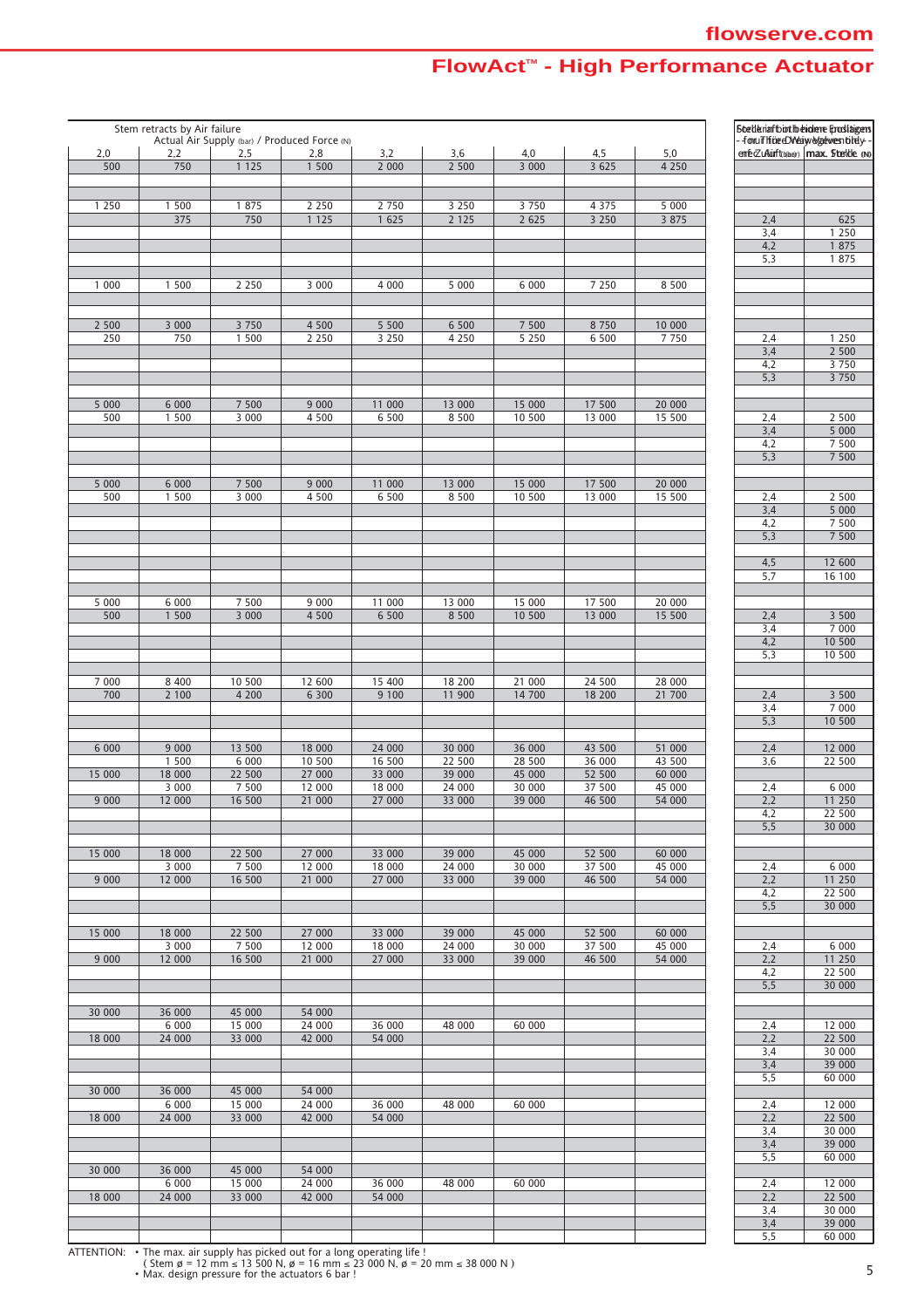

## **Dimensions - DIN-Units**

#### MULTI-Yoke





≈HS max.



≈HL max.

| Designation                                          | <b>Actuator Size</b> | 127 | 252         | 502     |       |         | 700     |
|------------------------------------------------------|----------------------|-----|-------------|---------|-------|---------|---------|
|                                                      | Stroke               |     | $10, 20$ mm | $20$ mm | 40 mm | $20$ mm | $40$ mm |
| øΑ                                                   | mm                   | 198 | 265         | 352     | 352   | 405     | 405     |
| $\approx$ H max.                                     | mm                   | 320 | 335         | 455     | 460   | 545     | 550     |
| $\approx$ Hs max.                                    | mm                   | 515 | 520         | 740     | 745   | 870     | 875     |
| $\approx$ HL max.                                    | mm                   | 590 | 595         | 845     | 870   | ۰       |         |
| ø Ds                                                 | mm                   | 160 | 200         | 250     | 250   | 350     | 350     |
| Ø DL                                                 | mm                   | 200 | 200         | 300     | 300   |         |         |
| $\approx$ Weight                                     | kg                   | 9   | 14          | 29      | 29    | 40      | 40      |
| ≈ Weight with top mounted hand wheel "heavy"         | kg                   | 15  | 20          | 38      | 38    | 58      | 58      |
| $\approx$ Weight with top mounted hand wheel "light" | kg                   | 14  | 19          | 36      | 36    |         |         |

## **Yoke-Dimensions DIN-Units**

| Yoke dimensions      |        |                          |                             | MULTI-Yoke for |        |                          |                          |                          | NAMUR-Yoke for           |        |                          |                          |                          |  |
|----------------------|--------|--------------------------|-----------------------------|----------------|--------|--------------------------|--------------------------|--------------------------|--------------------------|--------|--------------------------|--------------------------|--------------------------|--|
|                      |        |                          | FLOWTop, FLOWPro<br>FLOWTOP |                |        |                          |                          |                          | FLOWPro, VariCool        |        |                          |                          |                          |  |
| <b>Actuator Size</b> | Stroke | øB                       | $\approx M$                 | G              | T.     | øB                       | $\approx M$              | G                        | T                        | øB     | $\approx M$              | G                        | T                        |  |
| 127                  | 10     | 65                       | 110                         | M12            | 23     | $\overline{\phantom{a}}$ | $\overline{\phantom{a}}$ | $\overline{\phantom{a}}$ | $\overline{\phantom{a}}$ | ٠.     | $\overline{\phantom{a}}$ | $\overline{\phantom{a}}$ | $\overline{\phantom{a}}$ |  |
|                      | 20     | 65                       | 105                         | M12            | 23     | $\overline{\phantom{a}}$ | $\overline{\phantom{a}}$ | $\overline{\phantom{a}}$ | $\overline{\phantom{a}}$ | ٠.     | ٠                        | ٠                        | $\overline{\phantom{a}}$ |  |
| 252                  | 10     | 65                       | 110                         | M12            | 23     | $\overline{\phantom{a}}$ | $\overline{\phantom{a}}$ |                          | $\overline{\phantom{a}}$ | ٠.     | ٠                        | ٠                        | $\overline{\phantom{a}}$ |  |
|                      | 20     | 65                       | 105                         | M12            | 23     | 65                       | 105                      | M12                      | 16                       | 65     | 105                      | M12                      | 16                       |  |
| 502                  | 20     | 65                       | 105                         | M12            | 23     | 65                       | 105                      | M12                      | 16                       | 82     | 150                      | M16                      | 20                       |  |
|                      | 40     | 82                       | 140                         | M16            | 25     | 82                       | 140                      | M16                      | 20                       | 82     | 140                      | M20                      | 20                       |  |
| 700                  | 20     | 65                       | 105                         | M12            | 23     | 65                       | 105                      | M12                      | 16                       | 82     | 150                      | M16                      | 20                       |  |
|                      | 40     | 82                       | 140                         | M16            | 25     | 82                       | 140                      | M16                      | 20                       | 82     | 140                      | M20                      | 20                       |  |
|                      | 60     | $\overline{\phantom{a}}$ | $\sim$                      | $\sim$         | ٠      | 82                       | 150                      | M20                      | 20                       | ٠      | $\overline{\phantom{a}}$ | $\overline{\phantom{a}}$ | $\overline{\phantom{a}}$ |  |
| 1 5 0 2              | 20     | ٠                        | $\sim$                      | ٠              | ٠      | 65                       | 105                      | M12                      | 29                       | 82     | 150                      | M16                      | 29                       |  |
|                      | 40     | $\overline{\phantom{a}}$ | $\sim$                      | ۰.             | ٠      | 82                       | 140                      | M16                      | 29                       | 82     | 140                      | M20                      | 29                       |  |
|                      | 60     | $\overline{\phantom{a}}$ | $\sim$                      | ۰              | ٠      | 82                       | 150                      | M20                      | 29                       | ٠.     | ۰                        | $\overline{\phantom{a}}$ | ۰.                       |  |
|                      | 80     | $\overline{\phantom{a}}$ | $\sim$                      | ٠              | ٠      | 82                       | 140                      | M20                      | 29                       | 82     | 140                      | M20                      | 29                       |  |
| 3 0 0 2              | 40     | $\overline{\phantom{a}}$ | $\overline{\phantom{a}}$    | ٠              | $\sim$ | 82                       | 140                      | M16                      | 29                       | 82     | 140                      | M20                      | 29                       |  |
|                      | 60     | $\sim$                   | $\overline{\phantom{a}}$    | ٠              | ٠      | 82                       | 150                      | M20                      | 29                       | $\sim$ | ٠                        | ٠                        | $\overline{\phantom{a}}$ |  |
|                      | 80     | $\sim$                   | $\sim$                      | ۰.             | ٠      | 82                       | 140                      | M20                      | 29                       | 82     | 140                      | M20                      | 29                       |  |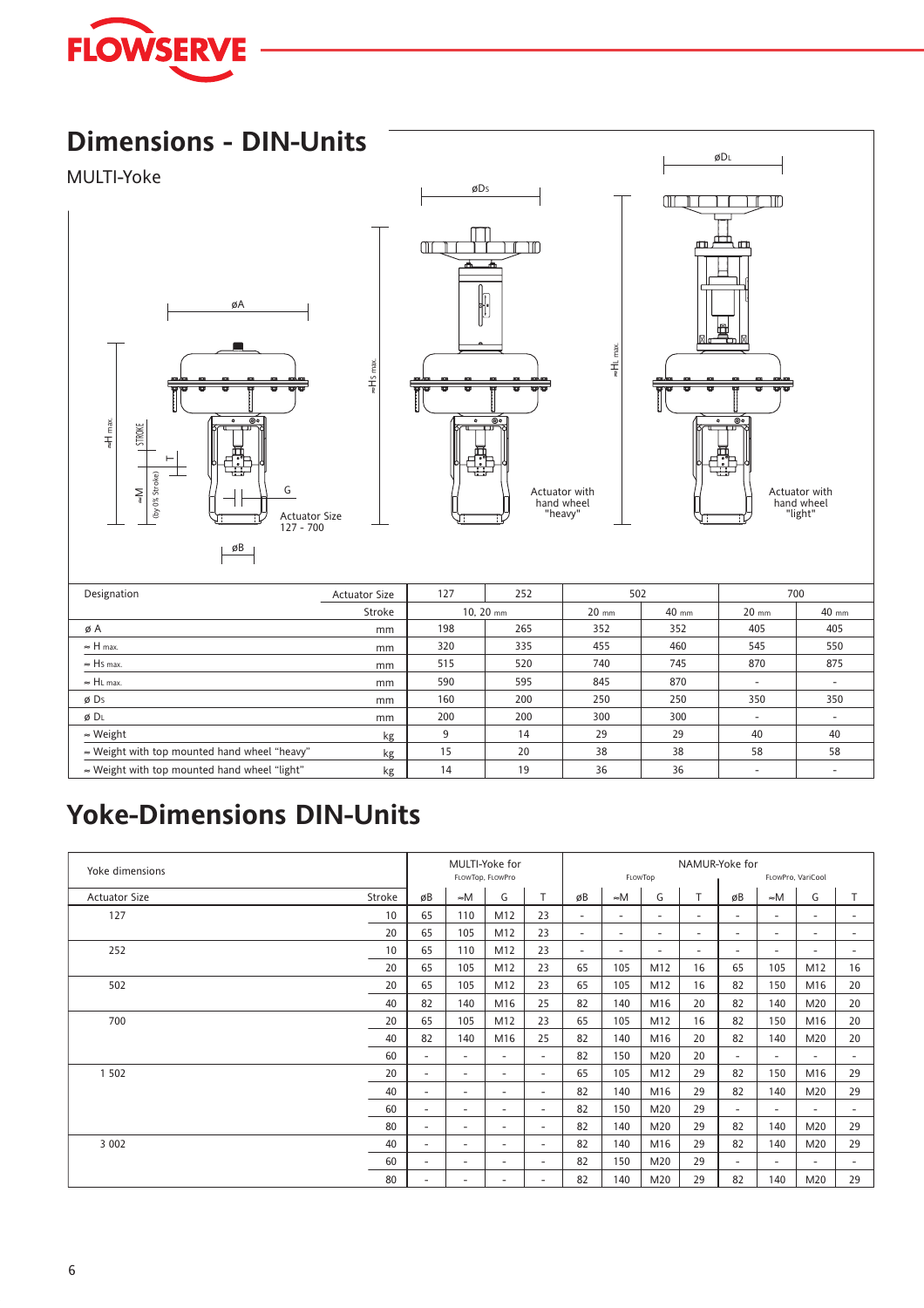

≈ Weight with top mounted hand wheel "light"

kg

18

-

-

-

-

-

35

35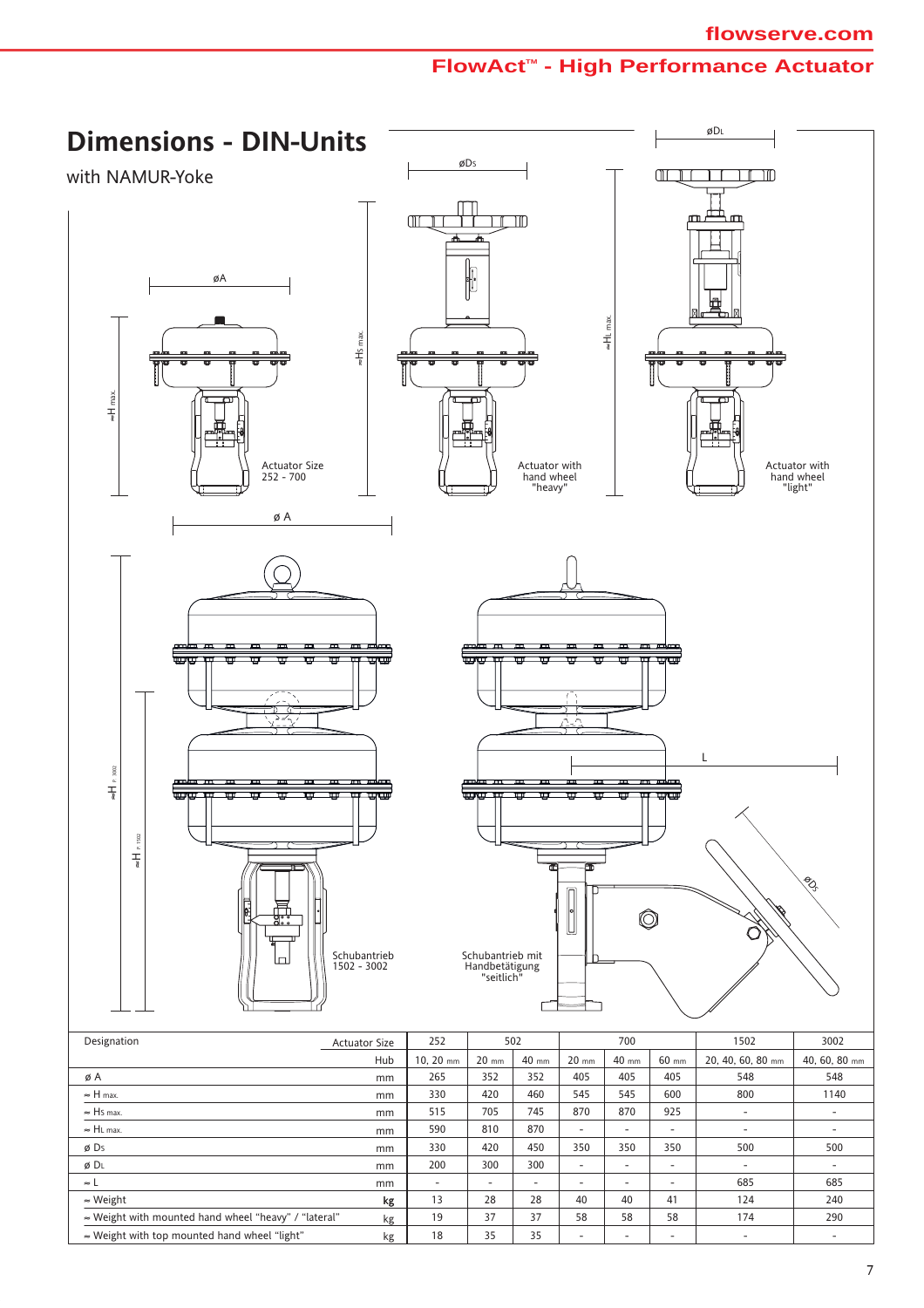

| Actuator | Effective                    | Stroke | Spring                 |   | Yoke Type     |   |   |
|----------|------------------------------|--------|------------------------|---|---------------|---|---|
| Size     | Area<br>(inch <sup>2</sup> ) | (inch) | Ranges<br>(psig)       |   | (see Page 15) |   |   |
|          |                              |        | $12 - 23$              |   |               |   |   |
|          |                              | 0.4    | $20 - 35$              |   |               |   |   |
|          |                              |        | $39 - 59$              |   |               |   |   |
|          |                              |        | $3 - 15$               |   |               |   |   |
| 127      | 19.4                         |        | $7 - 28$               |   |               |   |   |
|          |                              | 0.8    | 14 - 35                | P |               |   |   |
|          |                              |        | $22 - 39$              |   |               |   |   |
|          |                              |        | $22 - 55$              |   |               |   |   |
|          |                              |        | $29 - 70$<br>$12 - 23$ |   |               |   |   |
|          |                              | 0.4    | $20 - 35$              |   |               |   |   |
|          |                              |        | 39 - 59                |   |               |   |   |
|          |                              |        | $3 - 15$               |   |               |   |   |
| 252      | 38.8                         |        | $7 - 28$               |   |               |   |   |
|          |                              | 0.8    | $15 - 35$              | P |               |   |   |
|          |                              |        | 22 - 39                |   | T             |   |   |
|          |                              |        | $22 - 55$              |   |               |   |   |
|          |                              |        | 29 - 70                |   |               |   |   |
|          |                              |        | $3 - 15$               |   |               |   |   |
|          |                              |        | $7 - 28$<br>$15 - 35$  |   |               | B |   |
|          |                              | 0.8    | $22 - 39$              |   |               |   |   |
|          |                              |        | $22 - 55$              |   |               |   |   |
|          |                              |        | $29 - 70$              |   |               |   |   |
| 502      | 77.5                         |        | $3 - 15$               |   |               |   | D |
|          |                              |        | $7 - 28$               |   |               |   |   |
|          |                              | 1.6    | $15 - 35$              | P |               |   |   |
|          |                              |        | 22 - 39                |   |               |   |   |
|          |                              |        | $22 - 55$              |   |               |   |   |
|          |                              |        | 29 - 70                |   |               |   |   |
|          |                              | 0.8    | $26 - 39$<br>$33 - 49$ |   |               |   |   |
|          |                              |        | $44 - 61$              |   |               |   |   |
|          |                              |        | $3 - 15$               |   |               |   |   |
|          |                              |        | $7 - 28$               |   |               |   |   |
|          |                              |        | $15 - 35$              |   |               |   |   |
|          | 109                          | 1.6    | 22 - 39                | P | Τ             |   |   |
| 700      |                              |        | $22 - 55$              |   |               |   |   |
|          |                              |        | $29 - 70$              |   |               | B |   |
|          |                              |        | $3 - 15$               |   |               |   |   |
|          |                              |        | $7 - 28$               |   |               |   |   |
|          |                              | 2.4    | $15 - 35$<br>$22 - 55$ |   |               |   |   |
|          |                              |        | 29 - 70                |   |               |   |   |
|          |                              |        | $12 - 23$              |   |               |   |   |
|          |                              | 0.8    | $22 - 30$              |   |               |   |   |
|          |                              |        | $3 - 15$               |   |               |   |   |
|          |                              |        | $6 - 29$               |   |               | B | D |
|          |                              | 1.6    | $11 - 20$              |   |               |   |   |
|          |                              |        | $22 - 39$              |   |               |   |   |
|          |                              |        | $29 - 51$              |   |               |   |   |
|          |                              |        | $38 - 61$              |   |               |   |   |
|          |                              |        | $3 - 15$<br>$6 - 29$   |   |               |   |   |
| 1502     | 233                          |        | $11 - 20$              |   |               |   |   |
|          |                              | 2.4    | 22 - 39                |   |               |   |   |
|          |                              |        | $29 - 51$              |   |               |   |   |
|          |                              |        | $38 - 61$              |   |               |   |   |
|          |                              |        | $3 - 15$               |   |               |   |   |
|          |                              |        | $6 - 29$               |   |               | B |   |
|          |                              | 3.1    | $11 - 20$              |   |               |   |   |
|          |                              |        | $22 - 39$<br>$29 - 51$ |   |               |   |   |
|          |                              |        | $38 - 61$              |   |               |   |   |
|          |                              |        | $3 - 15$               |   |               |   | D |
|          |                              |        | $6 - 29$               |   |               |   |   |
|          |                              |        | $11 - 20$              |   |               |   |   |
|          |                              | 1.6    | $15 - 35$              |   |               |   |   |
|          |                              |        | $19 - 30$              |   |               |   |   |
|          |                              |        | $29 - 51$              |   |               |   |   |
|          |                              |        | $3 - 15$               |   |               |   |   |
|          |                              |        | $6 - 29$               |   |               |   |   |
| 3002     | 465                          | 2.4    | $11 - 20$<br>$15 - 35$ |   |               |   |   |
|          |                              |        | $19 - 30$              |   |               |   |   |
|          |                              |        | $29 - 51$              |   |               | B |   |
|          |                              |        | $3 - 15$               |   |               |   |   |
|          |                              |        | $6 - 29$               |   |               |   |   |
|          |                              | 3.1    | $11 - 20$              |   |               |   | D |
|          |                              |        | $15 - 35$              |   |               |   |   |
|          |                              |        | $19 - 30$              |   |               |   |   |
|          |                              |        | $29 - 51$              |   |               |   |   |

| Spring                |   | Yoke Type     |   |   |          | Stem extends by                                          |                                         |                  |
|-----------------------|---|---------------|---|---|----------|----------------------------------------------------------|-----------------------------------------|------------------|
| Ranges<br>(psig)      |   | (see Page 15) |   |   |          | Air failure<br>nec. Air Supply (psig)   max. Force (lbs) | max. Air Supply (psig) max. Force (lbs) |                  |
| $12 - 23$             |   |               |   |   | 26       | 225                                                      | 87                                      | 1 2 3 6          |
| 20 - 35               |   |               |   |   | 38       | 393                                                      | 87                                      | 1 0 1 2          |
| 39 - 59               |   |               |   |   | 62       | 759                                                      | 87                                      | 534              |
| $3 - 15$              |   |               |   |   | 17       | 56                                                       | 87                                      | 1 4 0 5          |
| $7 - 28$              |   |               |   |   | 30       | 141                                                      | 87                                      | 1 1 5 2          |
| 14 - 35               | P |               |   |   | 38       | 281                                                      | 87                                      | 1 0 1 2          |
| 22 - 39               |   |               |   |   | 42       | 422                                                      | 87                                      | 927              |
| 22 - 55               |   |               |   |   | 58       | 422                                                      | 87                                      | 618              |
| 29 - 70<br>12 - 23    |   |               |   |   | 73<br>26 | 562<br>450                                               | 87<br>87                                | 337<br>2 4 7 3   |
| 20 - 35               |   |               |   |   | 38       | 787                                                      | 87                                      | 2 0 2 3          |
| 39 - 59               |   |               |   |   | 62       | 1 5 1 7                                                  | 87                                      | 1 0 6 8          |
| $3 - 15$              |   |               |   |   | 17       | 112                                                      | 87                                      | 2810             |
| $7 - 28$              |   |               |   |   | 30       | 281                                                      | 87                                      | 2 3 0 4          |
| $15 - 35$             |   |               |   |   | 38       | 562                                                      | 87                                      | 2 0 2 3          |
| 22 - 39               | P | Τ             |   |   | 42       | 843                                                      | 87                                      | 1855             |
| 22 - 55               |   |               |   |   | 58       | 843                                                      | 87                                      | 1 2 3 6          |
| 29 - 70               |   |               |   |   | 73       | 1 1 2 4                                                  | 87                                      | 674              |
| $3 - 15$              |   |               |   |   | 17       | 225                                                      | 87                                      | 5 6 20           |
| $7 - 28$              |   |               | B |   | 30       | 562                                                      | 87                                      | 4 609            |
| $15 - 35$             |   |               |   |   | 38       | 1 1 2 4                                                  | 87                                      | 4 0 4 7          |
| 22 - 39               |   |               |   |   | 42       | 1686                                                     | 87                                      | 3 7 0 9          |
| 22 - 55<br>29 - 70    |   |               |   |   | 58<br>73 | 1686<br>2 2 4 8                                          | 87<br>87                                | 2 473<br>1 3 4 9 |
|                       |   |               |   |   | 17       | 225                                                      | 87                                      |                  |
| $3 - 15$<br>$7 - 28$  |   |               |   | D | 30       | 562                                                      | 87                                      | 5 6 20<br>4609   |
| $15 - 35$             |   |               |   |   | 38       | 1 1 2 4                                                  | 87                                      | 4 0 4 7          |
| 22 - 39               | P |               |   |   | 42       | 1686                                                     | 87                                      | 3709             |
| 22 - 55               |   |               |   |   | 58       | 1686                                                     | 87                                      | 2 473            |
| 29 - 70               |   |               |   |   | 73       | 2 2 4 8                                                  | 87                                      | 1 3 4 9          |
| 26 - 39               |   |               |   |   | 42       | 2 8 3 4                                                  | 87                                      | 5 1 9 3          |
| 33 - 49               |   |               |   |   | 52       | 3 6 1 9                                                  | 87                                      | 4 0 9 2          |
| 44 - 61               |   |               |   |   | 64       | 4721                                                     | 87                                      | 2 8 3 3          |
| $3 - 15$              |   |               |   |   | 17       | 315                                                      | 87                                      | 7868             |
| $7 - 28$              |   |               |   |   | 30       | 787                                                      | 87                                      | 6 4 5 2          |
| 15 - 35               | P | Τ             |   |   | 38       | 1 574                                                    | 87                                      | 5 6 6 5          |
| 22 - 39               |   |               |   |   | 42       | 2 3 6 0                                                  | 87                                      | 5 1 9 3          |
| 22 - 55               |   |               |   |   | 58       | 2 3 6 0                                                  | 87                                      | 3 4 6 2          |
| 29 - 70               |   |               | B |   | 73       | 3 1 4 7                                                  | 87                                      | 1888             |
| $3 - 15$              |   |               |   |   | 17       | 315                                                      | 87                                      | 7868             |
| $7 - 28$              |   |               |   |   | 30       | 787                                                      | 87                                      | 6 4 5 2          |
| 15 - 35               |   |               |   |   | 38       | 1 574                                                    | 87                                      | 5 6 6 5          |
| 22 - 55               |   |               |   |   | 58       | 2 3 6 0                                                  | 87                                      | 3 4 6 2          |
| 29 - 70               |   |               |   |   | 73       | 3 1 4 7                                                  | 87                                      | 1888             |
| $12 - 23$<br>22 - 30  |   |               |   |   | 26<br>33 | 2 6 9 8                                                  | 81<br>87                                | 13 489           |
| $3 - 15$              |   |               |   |   | 17       | 5 0 5 8<br>674                                           | 73                                      | 13 151<br>13 489 |
| $6 - 29$              |   |               |   |   | 32       | 1 349                                                    | 87                                      | 13 489           |
| $11 - 20$             |   |               | B | D | 23       | 2 5 2 9                                                  | 78                                      | 13 489           |
| $22 - 39$             |   |               |   |   | 42       | 5 0 5 8                                                  | 87                                      | 11 128           |
| 29 - 51               |   |               |   |   | 54       | 6 7 4 4                                                  | 87                                      | 8 4 3 0          |
| 38 - 61               |   |               |   |   | 64       | 8768                                                     | 87                                      | 6 0 7 0          |
| $3 - 15$              |   |               |   |   | 17       | 674                                                      | 73                                      | 13 489           |
| $6 - 29$              |   |               |   |   | 39       | 1 3 4 9                                                  | 87                                      | 13 489           |
| $11 - 20$             |   |               |   |   | 23       | 2 5 2 9                                                  | 78                                      | 13 489           |
| 22 - 39               |   |               |   |   | 42       | 5 0 5 8                                                  | 87                                      | 11 128           |
| 29 - 51               |   |               |   |   | 54       | 6 7 4 4                                                  | 87                                      | 8 4 3 0          |
| 38 - 61               |   |               |   |   | 64       | 8768                                                     | 87                                      | 6 0 7 0          |
| $3 - 15$              |   |               |   |   | 17       | 674                                                      | 73                                      | 13 489           |
| $6 - 29$              |   |               | B |   | 32       | 1 3 4 9                                                  | 87                                      | 13 489           |
| $11 - 20$             |   |               |   |   | 23       | 2 5 2 9                                                  | 78                                      | 13 489           |
| 22 - 39               |   |               |   |   | 42       | 5 0 5 8                                                  | 87                                      | 11 128           |
| 29 - 51               |   |               |   |   | 54       | 6 7 4 4                                                  | 87                                      | 8 4 3 0          |
| 38 - 61               |   |               |   | D | 64       | 8768                                                     | 87                                      | 6 0 7 0          |
| $3 - 15$              |   |               |   |   | 17       | 1 3 4 9                                                  | 44                                      | 13 489           |
| $6 - 29$<br>$11 - 20$ |   |               |   |   | 32<br>23 | 2 6 9 8                                                  | 58<br>49                                | 13 489           |
| 15 - 35               |   |               |   |   | 38       | 5 0 5 8<br>6 744                                         | 64                                      | 13 489<br>13 489 |
| $19 - 30$             |   |               |   |   | 33       | 8768                                                     | 59                                      | 13 489           |
| 29 - 51               |   |               |   |   | 54       | 13 489                                                   | 80                                      | 13 489           |
| $3 - 15$              |   |               |   |   | 17       | 1 3 4 9                                                  | 44                                      | 13 489           |
| $6 - 29$              |   |               |   |   | 32       | 2 698                                                    | 58                                      | 13 489           |
| $11 - 20$             |   |               |   |   | 23       | 5 0 5 8                                                  | 49                                      | 13 489           |
| 15 - 35               |   |               |   |   | 38       | 6 744                                                    | 64                                      | 13 489           |
| $19 - 30$             |   |               |   |   | 33       | 8768                                                     | 59                                      | 13 489           |
| 29 - 51               |   |               | B |   | 54       | 13 489                                                   | 80                                      | 13 489           |
| $3 - 15$              |   |               |   |   | 17       | 1 3 4 9                                                  | 44                                      | 13 489           |
| $6 - 29$              |   |               |   |   | 32       | 2 6 9 8                                                  | 58                                      | 13 489           |
| $11 - 20$             |   |               |   |   | 23       | 5 0 5 8                                                  | 49                                      | 13 489           |
| 15 - 35               |   |               |   | D | 38       | 6 744                                                    | 64                                      | 13 489           |
| $19 - 30$             |   |               |   |   | 33       | 8768                                                     | 59                                      | 13 489           |
| 29 - 51               |   |               |   |   | 54       | 13 489                                                   | 80                                      | 13 489           |

| max. Air Supply (psig) max. Force (lbs) |                    | 23      | 26      |
|-----------------------------------------|--------------------|---------|---------|
| 87                                      | 1 2 3 6            |         | 56      |
| 87                                      | 1 012              |         |         |
| 87                                      | 534                |         |         |
| 87                                      | 1 4 0 5            | 169     | 225     |
| 87                                      | 1 1 5 2            |         |         |
| 87<br>87                                | 1 0 1 2<br>927     |         |         |
| 87                                      | 618                |         |         |
| 87                                      | 337                |         |         |
| 87                                      | 2 473              |         | 112     |
| 87                                      | 2 0 2 3            |         |         |
| 87                                      | 1 0 6 8            |         |         |
| 87                                      | 2 8 1 0            | 337     | 450     |
| 87                                      | 2 3 0 4            |         |         |
| 87                                      | 2 0 2 3            |         |         |
| 87<br>87                                | 1855<br>1 2 3 6    |         |         |
| 87                                      | 674                |         |         |
| 87                                      | 5620               | 675     | 899     |
| 87                                      | 4609               |         |         |
| 87                                      | 4 0 4 7            |         |         |
| 87                                      | 3709               |         |         |
| 87                                      | 2 473              |         |         |
| 87                                      | 1 3 4 9            |         |         |
| 87<br>87                                | 5 6 2 0<br>4 6 0 9 | 674     | 899     |
| 87                                      | 4 0 4 7            |         |         |
| 87                                      | 3709               |         |         |
| 87                                      | 2 4 7 3            |         |         |
| 87                                      | 1 3 4 9            |         |         |
| 87                                      | 5 1 9 3            |         |         |
| 87                                      | 4 0 9 2            |         |         |
| 87                                      | 2 8 3 3            |         |         |
| 87<br>87                                | 7868<br>6 4 5 2    | 944     | 1 2 5 9 |
| 87                                      | 5 6 6 5            |         |         |
| 87                                      | 5 1 9 3            |         |         |
| 87                                      | 3 4 6 2            |         |         |
| 87                                      | 1888               |         |         |
| 87                                      | 7868               | 944     | 1 259   |
| 87                                      | 6 4 5 2            |         |         |
| 87<br>87                                | 5 6 6 5<br>3 4 6 2 |         |         |
| 87                                      | 1888               |         |         |
| 81                                      | 13 489             |         | 674     |
| 87                                      | 13 151             |         |         |
| 73                                      | 13 489             | 2 0 2 3 | 2 6 9 8 |
| 87                                      | 13 489             |         |         |
| 78                                      | 13 489             | 674     | 1 3 4 9 |
| 87                                      | 11 128             |         |         |
| 87<br>87                                | 8 4 3 0<br>6 0 7 0 |         |         |
| 73                                      | 13 489             | 2 0 2 3 | 2 6 9 8 |
| 87                                      | 13 489             |         |         |
| 78                                      | 13 489             | 674     | 1 3 4 9 |
| 87                                      | 11 128             |         |         |
| 87                                      | 8 4 3 0            |         |         |
| 87<br>73                                | 6 0 7 0<br>13 489  | 2 0 2 3 | 2 6 9 8 |
| 87                                      | 13 489             |         |         |
| 78                                      | 13 489             | 674     | 1 3 4 9 |
| 87                                      | 11 128             |         |         |
| 87                                      | 8 4 3 0            |         |         |
| 87                                      | 6 0 7 0            |         |         |
| 44                                      | 13 489             | 4 0 4 7 | 5 3 9 5 |
| 58<br>49                                | 13 489<br>13 489   | 1 3 4 9 | 2 6 9 8 |
| 64                                      | 13 489             |         |         |
| 59                                      | 13 489             |         |         |
| 80                                      | 13 489             |         |         |
| 44                                      | 13 489             | 4 0 4 7 | 5 3 9 5 |
| 58                                      | 13 489             |         |         |
| 49                                      | 13 489             | 1 3 4 9 | 2 6 9 8 |
| 64<br>59                                | 13 489<br>13 489   |         |         |
| 80                                      | 13 489             |         |         |
| 44                                      | 13 489             | 4 0 4 7 | 5 3 9 5 |
| 58                                      | 13 489             |         |         |
| 49                                      | 13 489             | 1 3 4 9 | 2 6 9 8 |
| 64                                      | 13 489             |         |         |
| 59                                      | 13 489             |         |         |
| 80                                      | 13 489             |         |         |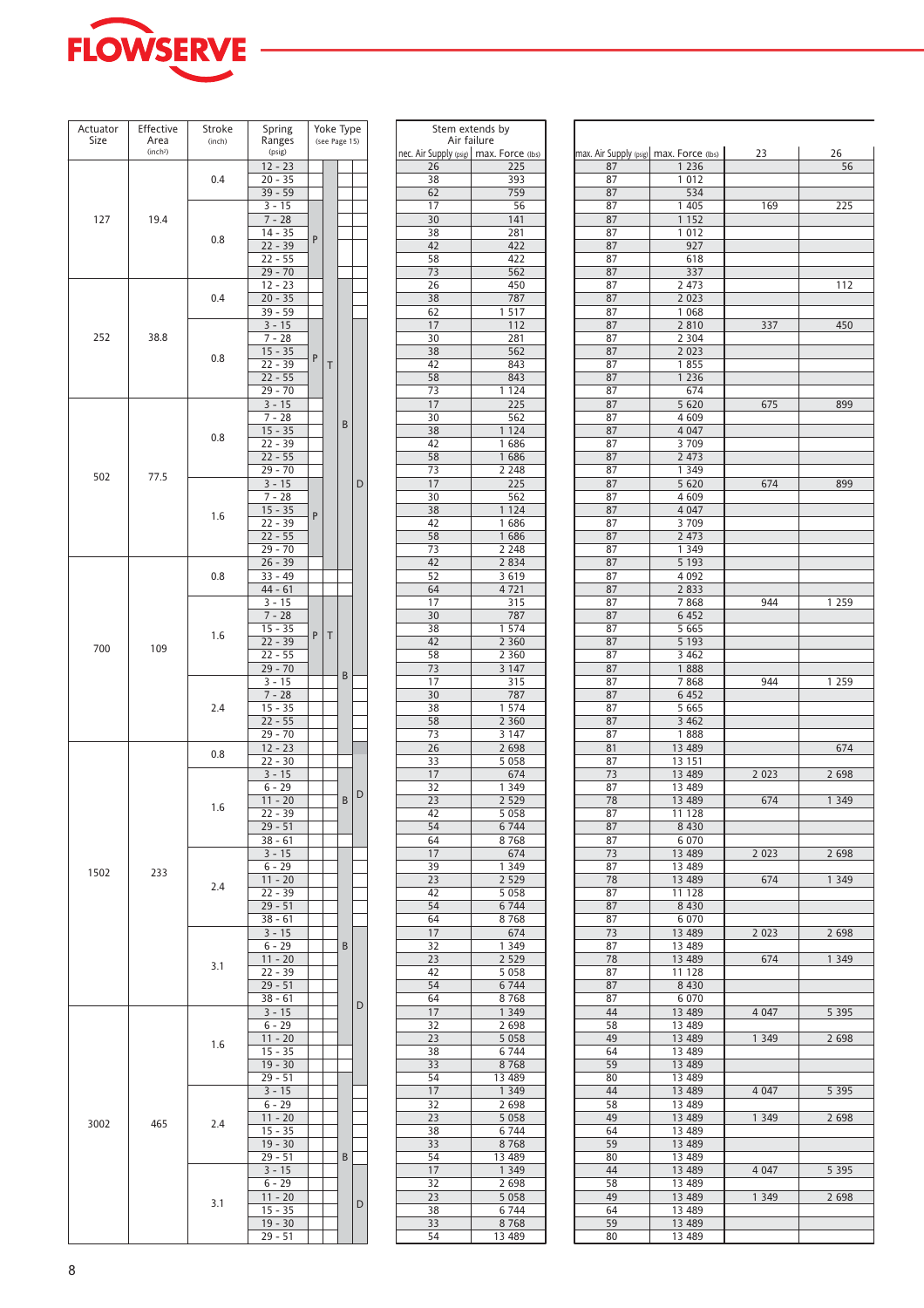|         | Stem retracts by Air failure |                    | Actual Air Supply (psig) / Produced Force (lbs) |                    |                 |                  |                   |                | Force in both home positions | - for Three Way Valves only -      |
|---------|------------------------------|--------------------|-------------------------------------------------|--------------------|-----------------|------------------|-------------------|----------------|------------------------------|------------------------------------|
| 29      | 32<br>169                    | 36<br>253          | 41                                              | 46                 | 52              | 58               | 65                | 73<br>955      |                              | nec. Air (psig)   max. Force (lbs) |
| 112     |                              |                    | 337                                             | 450                | 562             | 674              | 815               |                |                              |                                    |
|         |                              |                    |                                                 |                    |                 |                  |                   |                |                              |                                    |
| 281     | 337                          | 422                | 506                                             | 618                | 731             | 843              | 984               | 1 1 2 4        |                              |                                    |
|         | 84                           | 169                | 253                                             | 365                | 478             | 590              | 731               | 871            | 35                           | 141                                |
|         |                              |                    |                                                 |                    |                 |                  |                   |                | 49<br>61                     | 281<br>422                         |
|         |                              |                    |                                                 |                    |                 |                  |                   |                | 77                           | 422                                |
|         |                              |                    |                                                 |                    |                 |                  |                   |                |                              |                                    |
| 225     | 337                          | 506                | 674                                             | 899                | 1 1 2 4         | 1 3 4 9          | 1 630             | 1911           |                              |                                    |
|         |                              |                    |                                                 |                    |                 |                  |                   |                |                              |                                    |
| 562     | 674                          | 843                | 1 0 1 2                                         | 1 2 3 6            | 1 4 6 1         | 1 686            | 1 9 6 7           | 2 2 4 8        |                              |                                    |
| 56      | 169                          | 337                | 506                                             | 731                | 955             | 1 1 8 0          | 1 4 6 1           | 1 742          | 35                           | 281                                |
|         |                              |                    |                                                 |                    |                 |                  |                   |                | 49                           | 562                                |
|         |                              |                    |                                                 |                    |                 |                  |                   |                | 61                           | 843                                |
|         |                              |                    |                                                 |                    |                 |                  |                   |                | 77                           | 843                                |
| 1 1 2 4 | 1 3 4 9                      | 1 686              | 2 0 2 3                                         | 2 4 7 3            | 2 9 2 3         | 3 3 7 2          | 3 9 3 4           | 4 4 9 6        |                              |                                    |
| 112     | 337                          | 674                | 1 0 1 2                                         | 1 4 6 1            | 1911            | 2 3 6 0          | 2 9 2 3           | 3 4 8 5        | 35                           | 562                                |
|         |                              |                    |                                                 |                    |                 |                  |                   |                | 49                           | 1 1 2 4                            |
|         |                              |                    |                                                 |                    |                 |                  |                   |                | 61                           | 1686                               |
|         |                              |                    |                                                 |                    |                 |                  |                   |                | 77                           | 1 686                              |
| 1 1 2 4 | 1 3 4 9                      | 1686               | 2 0 2 3                                         | 2 4 7 3            | 2 9 2 3         | 3 3 7 2          | 3 9 3 4           | 4 4 9 6        |                              |                                    |
| 112     | 337                          | 674                | 1 0 1 2                                         | 1 4 6 1            | 1911            | 2 3 6 0          | 2 9 2 3           | 3 4 8 5        | 35                           | 562                                |
|         |                              |                    |                                                 |                    |                 |                  |                   |                | 49                           | 1 1 2 4                            |
|         |                              |                    |                                                 |                    |                 |                  |                   |                | 61                           | 1686                               |
|         |                              |                    |                                                 |                    |                 |                  |                   |                | 77                           | 1 686                              |
|         |                              |                    |                                                 |                    |                 |                  |                   |                | 65                           | 2 8 3 3                            |
|         |                              |                    |                                                 |                    |                 |                  |                   |                | 83                           | 3619                               |
|         |                              |                    |                                                 |                    |                 |                  |                   |                |                              |                                    |
| 1 1 2 4 | 1 3 4 9                      | 1686               | 2 0 2 3                                         | 2 473              | 2 9 2 3         | 3 3 7 2          | 3 9 3 4           | 4 4 9 6        |                              |                                    |
| 112     | 337                          | 674                | 1012                                            | 1461               | 1911            | 2 3 6 0          | 2 9 2 3           | 3 4 8 5        | 35<br>49                     | 787<br>1 5 7 4                     |
|         |                              |                    |                                                 |                    |                 |                  |                   |                | 61                           | 2 3 6 0                            |
|         |                              |                    |                                                 |                    |                 |                  |                   |                | 77                           | 2 3 6 0                            |
|         |                              |                    |                                                 |                    |                 |                  |                   |                |                              |                                    |
| 1 5 7 4 | 1888                         | 2 3 6 0            | 2 8 3 3                                         | 3 4 6 2            | 4 0 9 2         | 4721             | 5 5 0 8           | 6 2 9 5        |                              |                                    |
| 157     | 472                          | 944                | 1 4 1 6                                         | 2 0 4 6            | 2 6 7 5         | 3 3 0 5          | 4 0 9 2           | 4 8 7 8        | 35<br>49                     | 787<br>1 574                       |
|         |                              |                    |                                                 |                    |                 |                  |                   |                | 77                           | 2 3 6 0                            |
|         |                              |                    |                                                 |                    |                 |                  |                   |                |                              |                                    |
| 1 3 4 9 | 2 0 2 3                      | 3 0 3 5            | 4 0 4 7                                         | 5 3 9 5            | 6 7 4 4         | 8 0 9 3          | 9 7 7 9           | 11 465         | 35                           | 2 6 9 8                            |
| 3 3 7 2 | 337<br>4 0 4 7               | 1 3 4 9<br>5 0 5 8 | 2 3 6 0<br>6 0 7 0                              | 3 7 0 9<br>7 4 1 9 | 5 0 5 8<br>8768 | 6 40 7<br>10 116 | 8 0 9 3<br>11 802 | 9779<br>13 489 | 52                           | 5058                               |
|         | 674                          | 1 686              | 2 6 9 8                                         | 4 0 4 7            | 5 3 9 5         | 6 7 4 4          | 8 4 3 0           | 10 116         | 35                           | 1 3 4 9                            |
| 2 0 2 3 | 2 6 9 8                      | 3 7 0 9            | 4721                                            | 6 0 7 0            | 7 4 1 9         | 8768             | 10 454            | 12 140         | $\overline{32}$              | 2 5 2 9                            |
|         |                              |                    |                                                 |                    |                 |                  |                   |                | 61                           | 5 0 5 8                            |
|         |                              |                    |                                                 |                    |                 |                  |                   |                | 80                           | 6 7 4 4                            |
| 3 3 7 2 | 4 0 4 7                      | 5 0 5 8            | 6 0 7 0                                         | 7 4 1 9            | 8768            | 10 116           | 11 802            | 13 489         |                              |                                    |
|         | 674                          | 1686               | 2 6 9 8                                         | 4 0 4 7            | 5 3 9 5         | 6 7 4 4          | 8 4 3 0           | 10 116         | 35                           | 1 3 4 9                            |
| 2 0 2 3 | 2 6 9 8                      | 3 7 0 9            | 4721                                            | 6 0 7 0            | 7 4 1 9         | 8768             | 10 454            | 12 140         | 32                           | 2 5 2 9                            |
|         |                              |                    |                                                 |                    |                 |                  |                   |                | 61                           | 5 0 5 8                            |
|         |                              |                    |                                                 |                    |                 |                  |                   |                | 80                           | 6 7 4 4                            |
| 3 3 7 2 | 4 0 4 7                      | 5058               | 6 0 7 0                                         | 7 4 1 9            | 8768            | 10 116           | 11 802            | 13 489         |                              |                                    |
|         | 674                          | 1686               | 2 6 9 8                                         | 4 0 4 7            | 5 3 9 5         | 6 7 4 4          | 8 4 3 0           | 10 116         | 35                           | 1 3 4 9                            |
| 2 0 2 3 | 2 6 9 8                      | 3 7 0 9            | 4721                                            | 6 0 7 0            | 7 4 1 9         | 8768             | 10 454            | 12 140         | 32                           | 2 5 2 9                            |
|         |                              |                    |                                                 |                    |                 |                  |                   |                | 61                           | 5058                               |
|         |                              |                    |                                                 |                    |                 |                  |                   |                | 80                           | 6 7 4 4                            |
| 6 7 4 4 | 8 0 9 3                      | 10 116             | 12 140                                          |                    |                 |                  |                   |                |                              |                                    |
|         | 1 3 4 9                      | 3 3 7 2            | 5 3 9 5                                         | 8 0 9 3            | 10 791          | 13 489           |                   |                | 35                           | 2 6 9 8                            |
| 4 0 4 7 | 5 3 9 5                      | 7 4 1 9            | 9 4 4 2                                         | 12 140             |                 |                  |                   |                | 32                           | 5 0 5 8                            |
|         |                              |                    |                                                 |                    |                 |                  |                   |                | 49                           | 6 7 4 4                            |
|         |                              |                    |                                                 |                    |                 |                  |                   |                | 49<br>80                     | 8768<br>13 489                     |
| 6 7 4 4 | 8 0 9 3                      | 10 116             | 12 140                                          |                    |                 |                  |                   |                |                              |                                    |
|         | 1 3 4 9                      | 3 3 7 2            | 5 3 9 5                                         | 8 0 9 3            | 10 791          | 13 489           |                   |                | 35                           | 2 6 9 8                            |
| 4 0 4 7 | 5 3 9 5                      | 7 4 1 9            | 9 4 4 2                                         | 12 140             |                 |                  |                   |                | 32                           | 5 0 5 8                            |
|         |                              |                    |                                                 |                    |                 |                  |                   |                | 49                           | 6 7 4 4                            |
|         |                              |                    |                                                 |                    |                 |                  |                   |                | 49<br>80                     | 8768<br>13 489                     |
| 6 7 4 4 | 8 0 9 3                      | 10 116             | 12 140                                          |                    |                 |                  |                   |                |                              |                                    |
|         | 1 3 4 9                      | 3 3 7 2            | 5 3 9 5                                         | 8 0 9 3            | 10 791          | 13 489           |                   |                | 35                           | 2 6 9 8                            |
| 4 0 4 7 | 5 3 9 5                      | 7 4 1 9            | 9 4 4 2                                         | 12 340             |                 |                  |                   |                | 32                           | 5 0 5 8                            |
|         |                              |                    |                                                 |                    |                 |                  |                   |                | 49                           | 6 7 4 4                            |
|         |                              |                    |                                                 |                    |                 |                  |                   |                | 49<br>80                     | 8 7 6 8<br>13 489                  |
|         |                              |                    |                                                 |                    |                 |                  |                   |                |                              |                                    |

|          | Force in both home positions                                        |
|----------|---------------------------------------------------------------------|
|          | - for Three Way Valves only -<br>nec. Air (psig)   max. Force (lbs) |
|          |                                                                     |
|          |                                                                     |
|          |                                                                     |
|          |                                                                     |
| 35       | 141                                                                 |
| 49       | 281                                                                 |
| 61<br>77 | 422<br>422                                                          |
|          |                                                                     |
|          |                                                                     |
|          |                                                                     |
|          |                                                                     |
|          |                                                                     |
| 35       | 281                                                                 |
| 49       | 562                                                                 |
| 61       | 843                                                                 |
| 77       | 843                                                                 |
|          |                                                                     |
|          |                                                                     |
| 35<br>49 | 562<br>124<br>1                                                     |
| 61       | 1<br>686                                                            |
| 77       | 1<br>686                                                            |
|          |                                                                     |
|          |                                                                     |
| 35       | 562                                                                 |
| 49       | 124<br>1                                                            |
| 61       | 1<br>686                                                            |
| 77       | 1 686                                                               |
|          |                                                                     |
| 65       | 2 8 3 3                                                             |
| 83       | 3 619                                                               |
|          |                                                                     |
| 35       | 787                                                                 |
| 49       | 1 574                                                               |
| 61       | 2 3 6 0                                                             |
| 77       | 2360                                                                |
|          |                                                                     |
|          |                                                                     |
| 35       | 787                                                                 |
| 49       | 1 574                                                               |
| 77       | 2 3 6 0                                                             |
|          |                                                                     |
| 35       | 2 698                                                               |
| 52       | 5 0 5 8                                                             |
| 35       | 1 3 4 9                                                             |
| 32       | 2529                                                                |
| 61       | 5 0 5 8                                                             |
| 80       | 6 7 4 4                                                             |
|          |                                                                     |
|          |                                                                     |
| 35       | 1 349                                                               |
| 32       | 2 5 2 9                                                             |
| 61       | 5 0 5 8                                                             |
| 80       | 6744                                                                |
|          |                                                                     |
|          |                                                                     |
| 35       | 1<br>349                                                            |
| 32<br>61 | 2 5 2 9<br>5 0 5 8                                                  |
| 80       | 6 7 4 4                                                             |
|          |                                                                     |
|          |                                                                     |
| 35       | 2 698                                                               |
| 32       | 5 0 5 8                                                             |
| 49       | 744<br>6                                                            |
| 49       | 8768                                                                |
| 80       | 13 489                                                              |
|          |                                                                     |
| 35       | 2 698                                                               |
| 32       | 5 0 5 8                                                             |
| 49       | 6 744                                                               |
| 49<br>80 | 8768<br>13 489                                                      |
|          |                                                                     |
| 35       | 2 698                                                               |
| 32       | 5 0 5 8                                                             |
| 49       | 6 744                                                               |
| 49       | 8768                                                                |
| 80       | 13 489                                                              |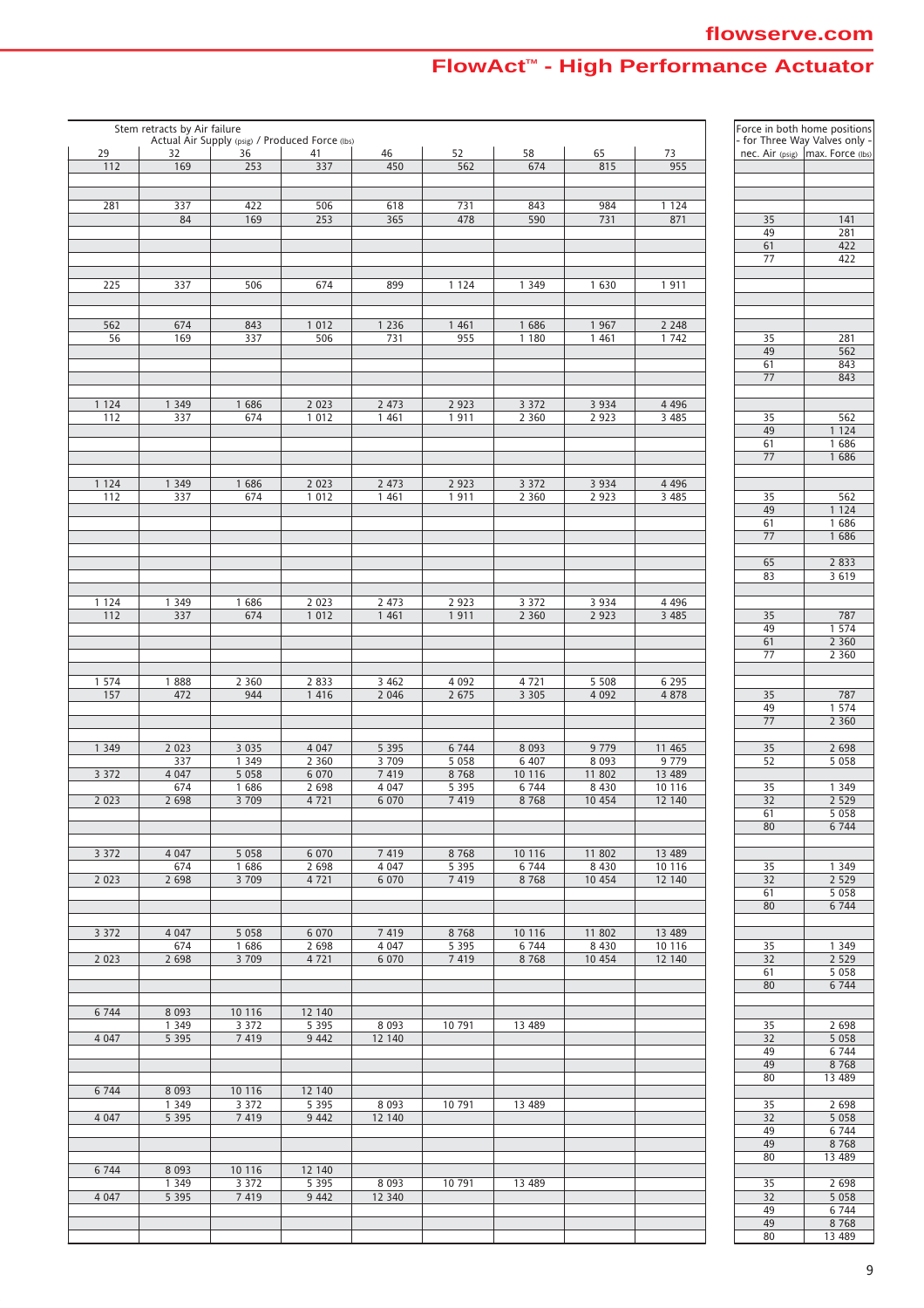

## **Dimensions - ANSI-Units**

#### MULTI-Yoke





≈HS max.



≈HL max.

| Designation                                          | <b>Actuator Size</b> | 127<br>252 |                 |            | 502        |                          | 700        |
|------------------------------------------------------|----------------------|------------|-----------------|------------|------------|--------------------------|------------|
|                                                      | Stroke               |            | $0.4, 0.8$ inch | $0.8$ inch | $1.6$ inch | $0.8$ inch               | $1.6$ inch |
| øΑ                                                   | inch                 | 7.8        | 10.4            | 13.9       | 13.9       | 15.9                     | 15.9       |
| $\approx$ H max.                                     | inch                 | 12.6       | 13.2            | 17.9       | 18.1       | 21.5                     | 21.7       |
| $\approx$ Hs max.                                    | inch                 | 20.3       | 20.5            | 29.1       | 29.3       | 34.3                     | 34.4       |
| $\approx$ HL max.                                    | inch                 | 23.2       | 23.4            | 33.3       | 34.3       |                          |            |
| ø Ds                                                 | inch                 | 6.3        | 7.9             | 9.8        | 9.8        | 13.8                     | 13.8       |
| Ø DL                                                 | inch                 | 7.9        | 7.9             | 11.8       | 11.8       | $\overline{\phantom{a}}$ | ۰          |
| $\approx$ Weight                                     | lb                   | 20         | 31              | 64         | 64         | 88                       | 88         |
| $\approx$ Weight with top mounted hand wheel "heavy" | lb                   | 33         | 44              | 84         | 84         | 128                      | 128        |
| $\approx$ Weight with top mounted hand wheel "light" | lb                   | 31         | 42              | 79         | 79         |                          |            |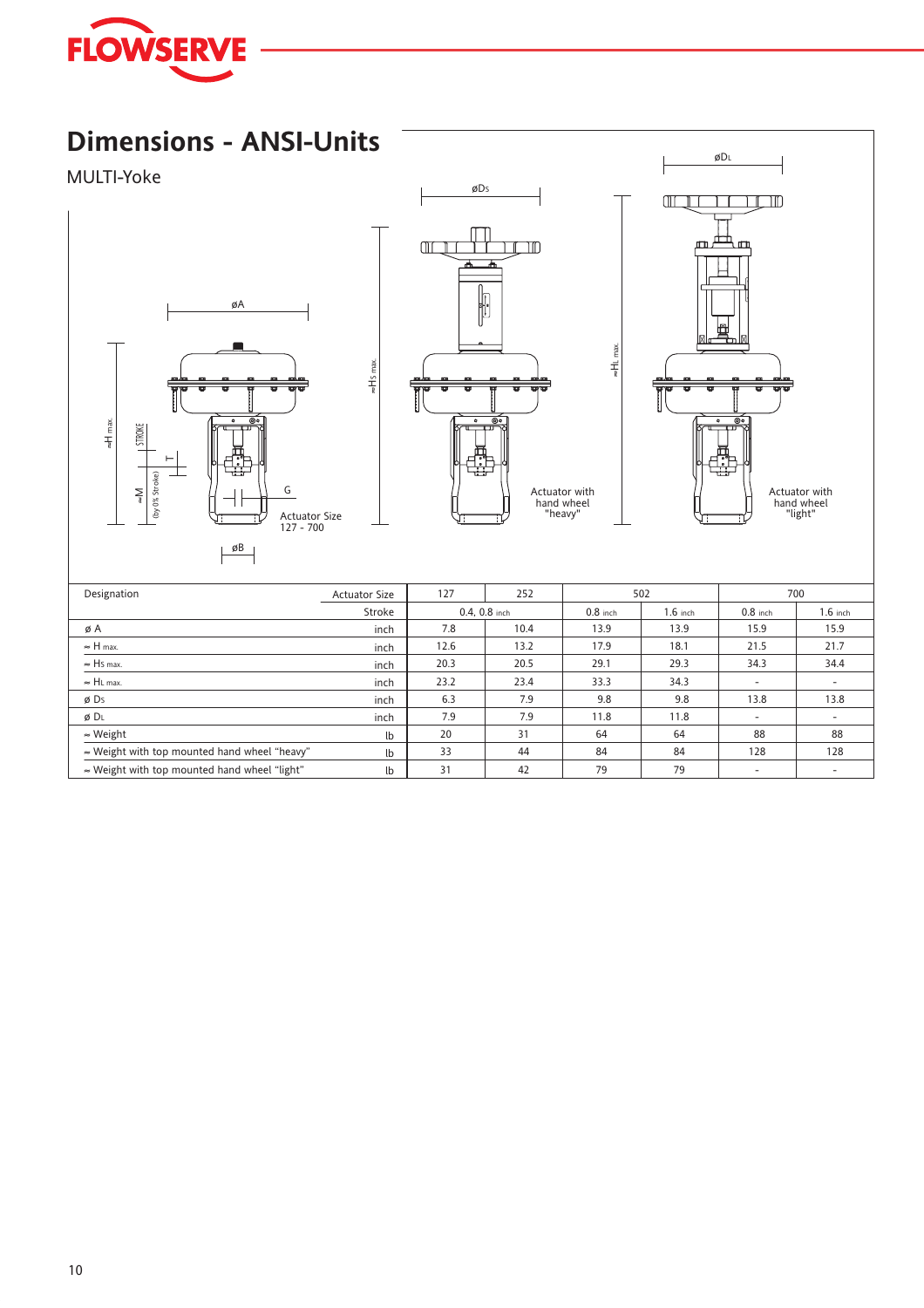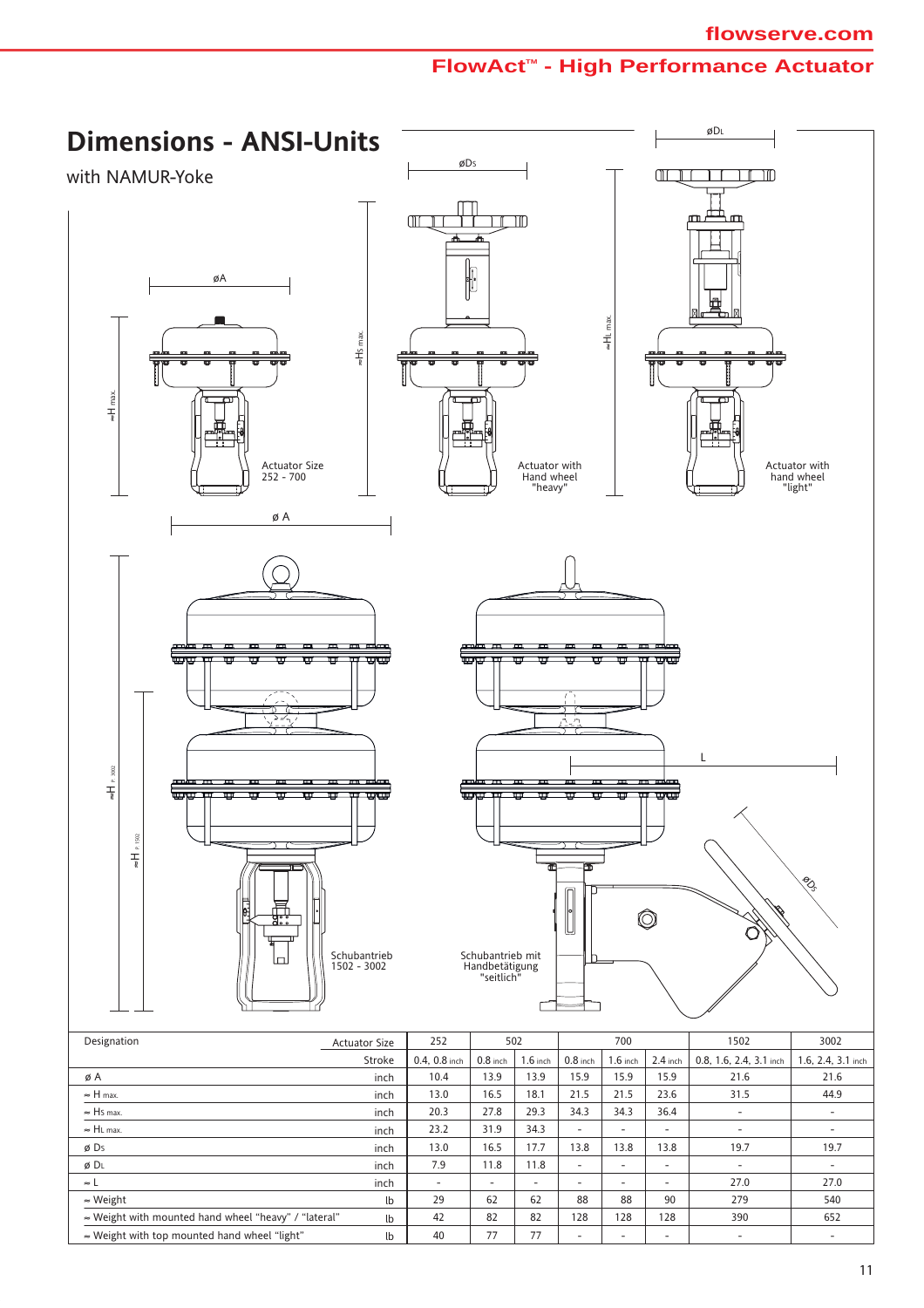

# **Parts List**

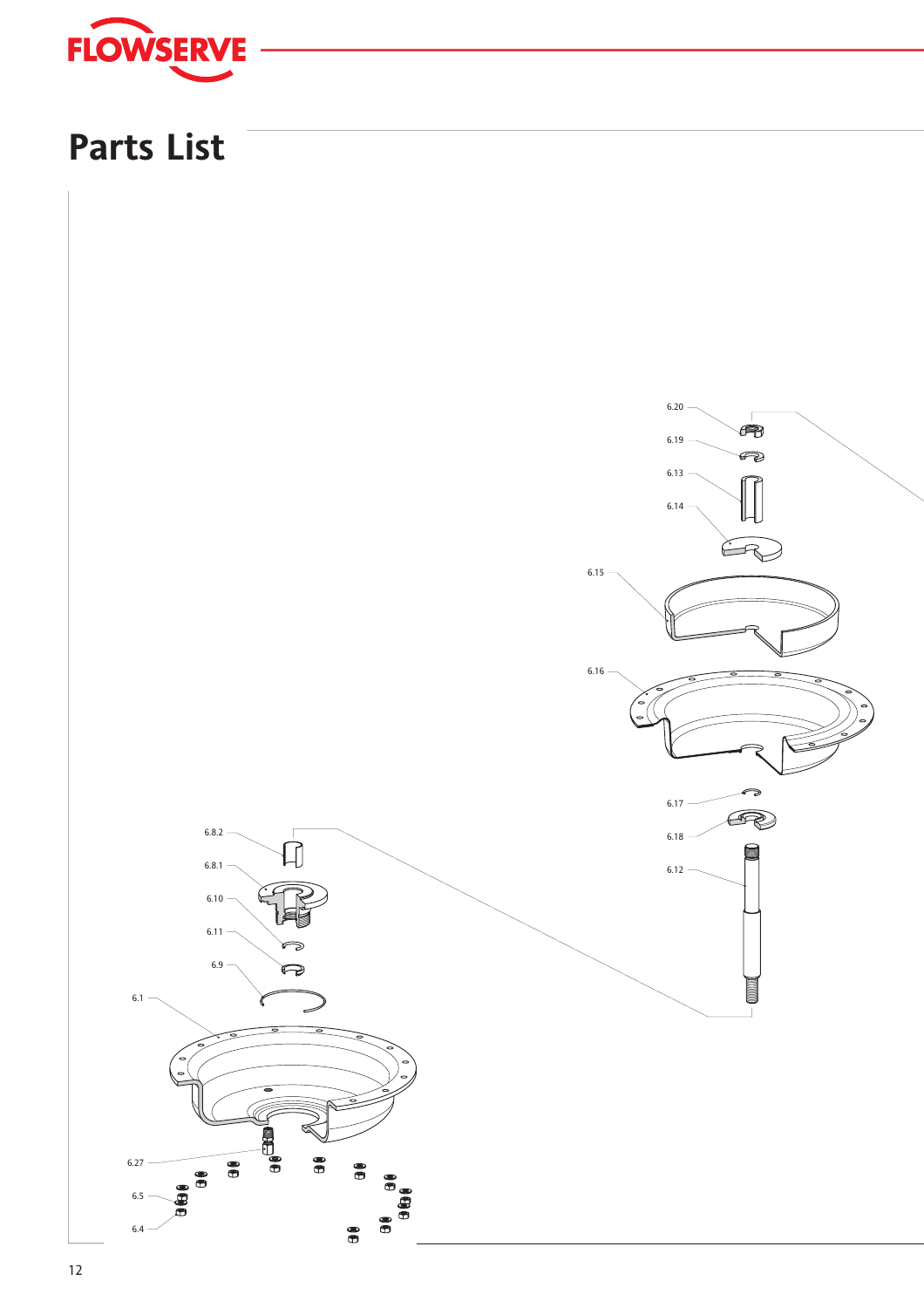

| Designation            | Part  | <b>Materials</b>       | Spare<br>Parts |
|------------------------|-------|------------------------|----------------|
| Diaphragm Casing       | 6.1   | 1.032222               |                |
| Diaphragm Casing       | 6.2   | 1.032222               |                |
| Hexagon Bolt           | 6.3   | $A2 - 70$              |                |
| Hexagon Nut            | 6.4   | $A2-70$                |                |
| Plain Washer           | 6.5   | A <sub>2</sub>         |                |
| Guide Bush             | 6.8.1 | $1.0736$ <sup>1)</sup> |                |
| <b>Plain Bearing</b>   | 6.8.2 |                        |                |
| O-Ring                 | 6.9   | <b>NBR 70</b>          | F              |
| O-Ring                 | 6.10  | <b>NBR 70</b>          | F              |
| <b>Scraper Ring</b>    | 6.11  | <b>NBR 90</b>          | F              |
| Stem                   | 6.12  | 1.4571                 |                |
| Spacer Bush            | 6.13  | 1.03081                |                |
| Disk                   | 6.14  | $1.0736$ <sup>1)</sup> |                |
| Diaphragm Plate        | 6.15  | 1.03321                |                |
| Diaphragm              | 6.16  | <b>NBR 60</b>          | M              |
| O-Ring                 | 6.17  | <b>NBR 70</b>          | F              |
| Thrust Washer          | 6.18  | $1.0736$ <sup>1)</sup> |                |
| Lock Washer            | 6.19  | Federstahl             |                |
| Hexagon Nut            | 6.20  | 17H1                   |                |
| <b>Actuator Spring</b> | 6.21  | 1.7102                 |                |
| Distance Plate 3)      | 6.22  | 1.07361                |                |
| Spring Adjusting Plate | 6.23  | 1.0330.031             |                |
| Vent Plug              | 6.26  | Polyamid               |                |
| Fitting                | 6.27  |                        |                |
| Yoke                   |       | 0.7043                 |                |

<sup>1)</sup> chromatised acc. to DIN 50 961 Fe/Zn 12C<br><sup>2)</sup> powder coating<br><sup>3)</sup> only for "stem extends by air failure"

M Diaphragm E Gasket set

13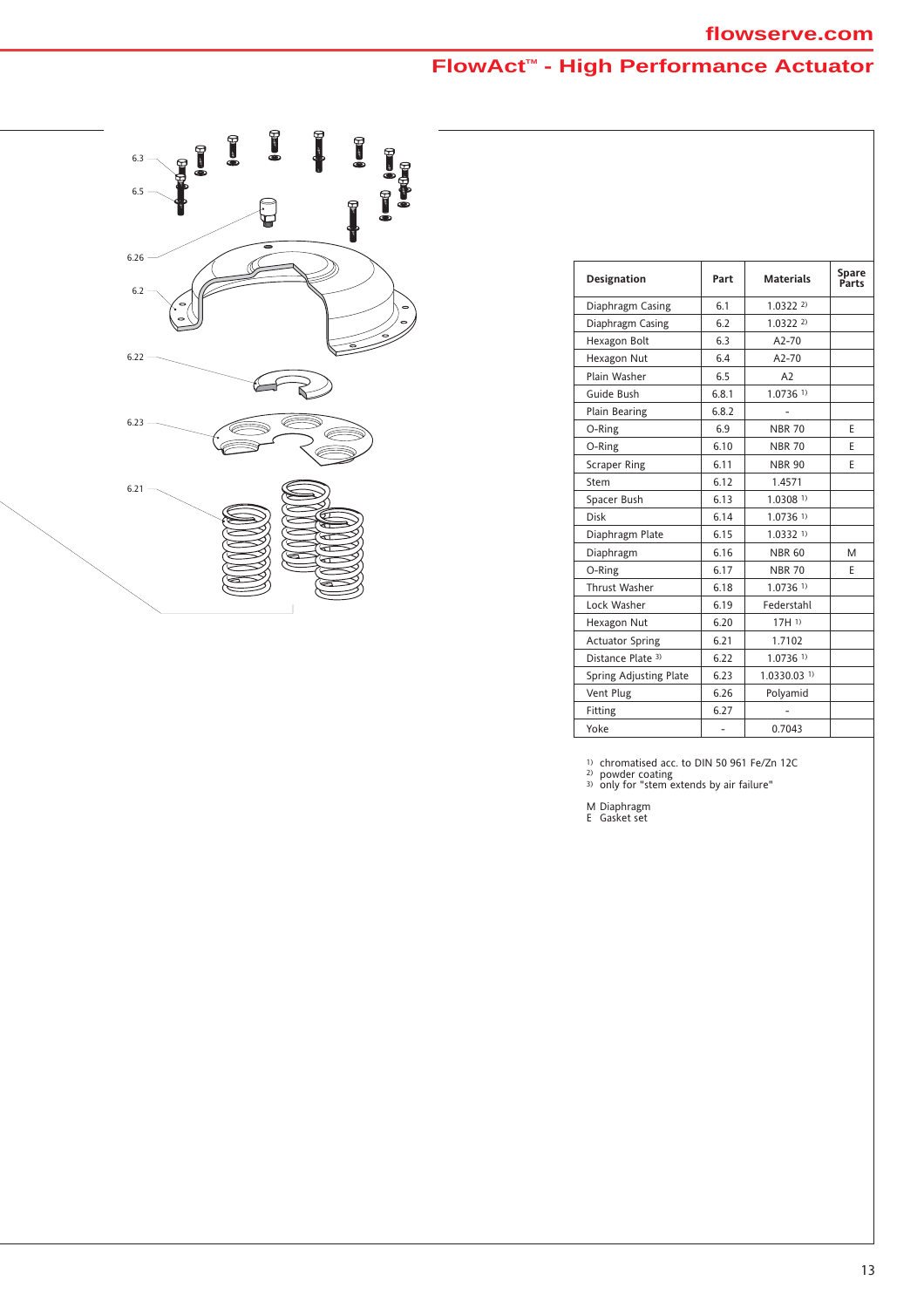



inch inch inch inch inch

5.3 7.1 8.1 10.8 10.8 7.7 7.7 8.1

11.4 13.0 13.6 16.3 16.3

27.0 27.0

13.2 18.1 23.6 31.5 44.9 23.4 34.3 36.4

For face to face dimensions and height of valve see PSS-valve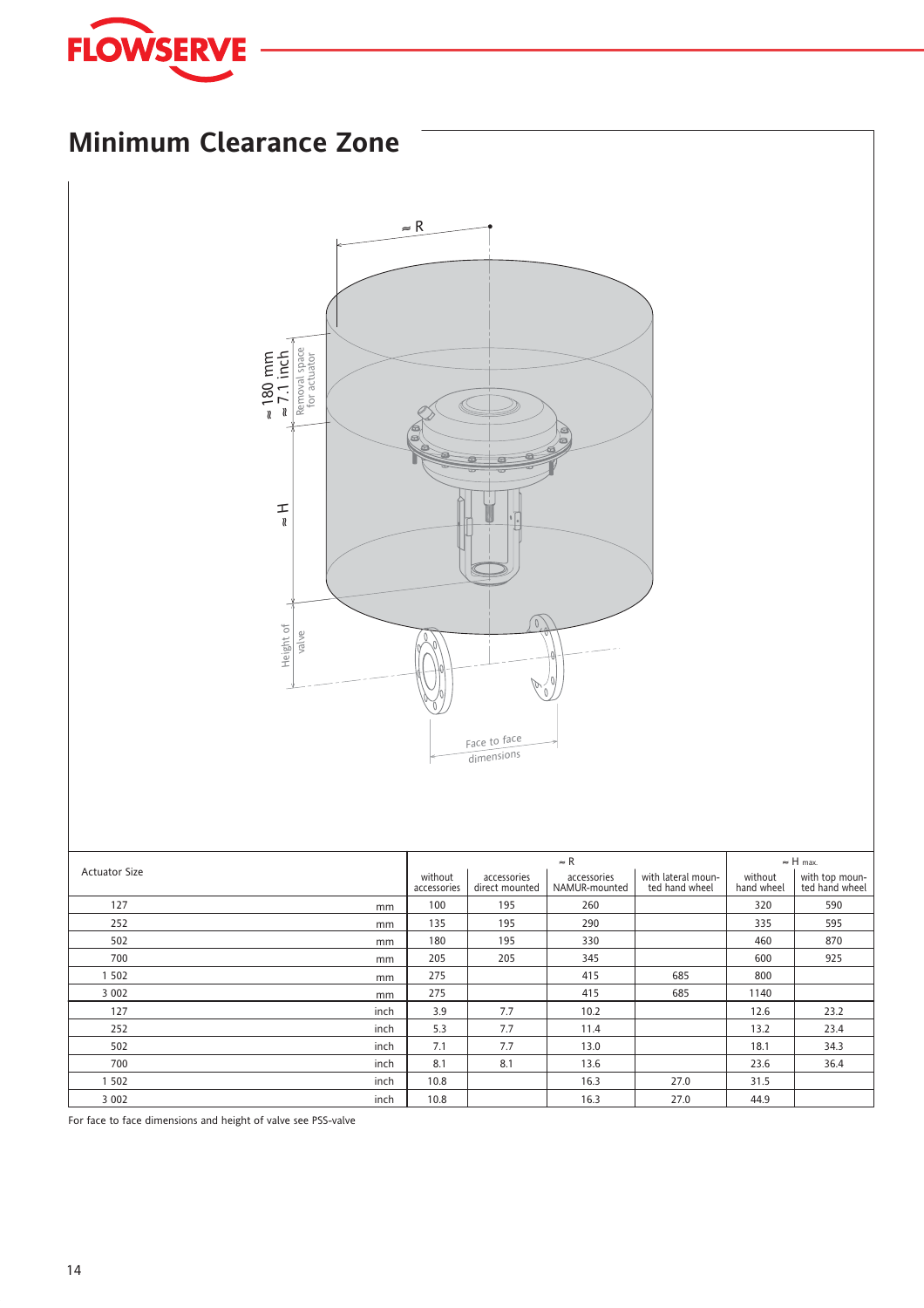|                                                                                     |                                                          | DN                          | PN          | Body/Cert. | Plug | Seat | kvs | Trim | Actuator      | $\mathsf{S}$ | <b>SPM - Code</b>                                                      |               |
|-------------------------------------------------------------------------------------|----------------------------------------------------------|-----------------------------|-------------|------------|------|------|-----|------|---------------|--------------|------------------------------------------------------------------------|---------------|
|                                                                                     |                                                          |                             |             |            |      |      |     |      | IT 502 AVILZB |              |                                                                        |               |
|                                                                                     |                                                          |                             |             |            |      |      |     |      |               |              |                                                                        |               |
| Model-code of the valve                                                             |                                                          |                             |             |            |      |      |     |      |               |              |                                                                        |               |
| Actuator Design for internal<br>air supply ( $127 - 700$ )                          |                                                          |                             |             |            |      |      |     |      |               |              | Stroke<br>Code in combination with the valve not necessary !<br>10 mm  | M             |
| Standard-Actuator<br>DVGW-Actuator                                                  | Ι.<br>D.                                                 |                             |             |            |      |      |     |      |               |              | $20 \text{ mm}$<br>40 mm<br>60 mm                                      | A<br>В<br>С   |
| without MULTI-Yoke<br>for FlowPak<br>for FlowTop DIN and ANSI . T                   | . 0<br>. P                                               |                             |             |            |      |      |     |      |               |              | 80 mm                                                                  | D             |
|                                                                                     |                                                          |                             |             |            |      |      |     |      |               |              | Operation*) air failure                                                |               |
| Actuator Design for external<br>air supply                                          |                                                          |                             |             |            |      |      |     |      |               |              | Stem retracted<br>Stem extended                                        | A<br>Ζ        |
| Standard-Actuator<br>DVGW-Actuator                                                  | Р.<br>C.                                                 |                             |             |            |      |      |     |      |               |              | Hand Wheel                                                             |               |
| without NAMUR-Yoke . O<br>for FlowTop DIN and ANSI . B<br>for FlowPro, VariCool . D |                                                          |                             |             |            |      |      |     |      |               |              | without Hand Wheel<br>with top mounted Hand<br>Wheel "light" 127 - 502 | $\circ$<br>L. |
| <b>Actuator Size</b>                                                                |                                                          |                             |             |            |      |      |     |      |               |              | with top mounted Hand<br>Wheel "heavy" 127 - 700                       | H             |
| 125 cm <sup>2</sup><br>250 cm <sup>2</sup><br>500 cm <sup>2</sup>                   |                                                          | 127<br>252<br>502           |             |            |      |      |     |      |               |              | with lateral Hand Wheel<br>1502 - 3002                                 | S.            |
| 700 cm <sup>2</sup><br>1500 cm <sup>2</sup><br>3000 cm <sup>2</sup>                 |                                                          | 700<br>. 1502<br>. . 3002   |             |            |      |      |     |      |               |              |                                                                        |               |
| <b>Actuator Color</b>                                                               |                                                          |                             |             |            |      |      |     |      |               |              |                                                                        |               |
| Blue<br>White<br>Yellow                                                             |                                                          |                             | Α<br>B<br>C |            |      |      |     |      |               |              |                                                                        |               |
| Spring Range<br>(not adjustable)                                                    |                                                          |                             |             |            |      |      |     |      |               |              |                                                                        |               |
| $0,2 - 1,0$<br>$0,4 - 2,0$<br>$0,5 - 1,9$<br>$0,75 - 1,4$                           | $(3 - 15)$<br>$(6 - 29)$<br>$(7 - 28)$<br>$(11 - 20)$    | <b>AD</b><br>GF<br>BL<br>KI |             |            |      |      |     |      |               |              |                                                                        |               |
| $0,8 - 1,4$<br>$1,0 - 2,4$<br>$1,3 - 2,1$                                           | $(12 - 20)$<br>$(15 - 35)$<br>$(19 - 30)$                | MU<br>DY<br>EP              |             |            |      |      |     |      |               |              |                                                                        |               |
| $1,4 - 2,4$<br>$1, 5 - 2, 1$<br>$1,5 - 2,7$<br>$1,5 - 3,8$                          | $(20 - 35)$<br>$(22 - 30)$<br>$(22 - 39)$<br>$(22 - 55)$ | IY<br><b>VP</b><br>VC<br>VI |             |            |      |      |     |      |               |              |                                                                        |               |
| $1,8 - 2,7$<br>$2,0 - 3,5$<br>$2,0 - 4,8$                                           | $(26 - 39)$<br>$(29 - 51)$<br>$(29 - 70)$                | JC<br>FS<br>FY              |             |            |      |      |     |      |               |              |                                                                        |               |
| $2,3 - 3,4$<br>$2,6 - 4,2$<br>$2,7 - 4,1$                                           | $(33 - 49)$<br>$(38 - 61)$<br>$(39 - 59)$                | TD<br>AJ<br>CW              |             |            |      |      |     |      |               |              |                                                                        |               |
| $3,0 - 4,2$                                                                         | $(44 - 61)$                                              |                             | RJ          |            |      |      |     |      |               |              |                                                                        |               |

\* Definition according to VDI/VDE 3844 - Draft is only possible in conjunction with the control valve.

The codes listed below must be noted when ordering spare parts.



When ordering an actuator without the valve, details of stroke, connection thread and required yoke are needed toghether with the code lettering information.